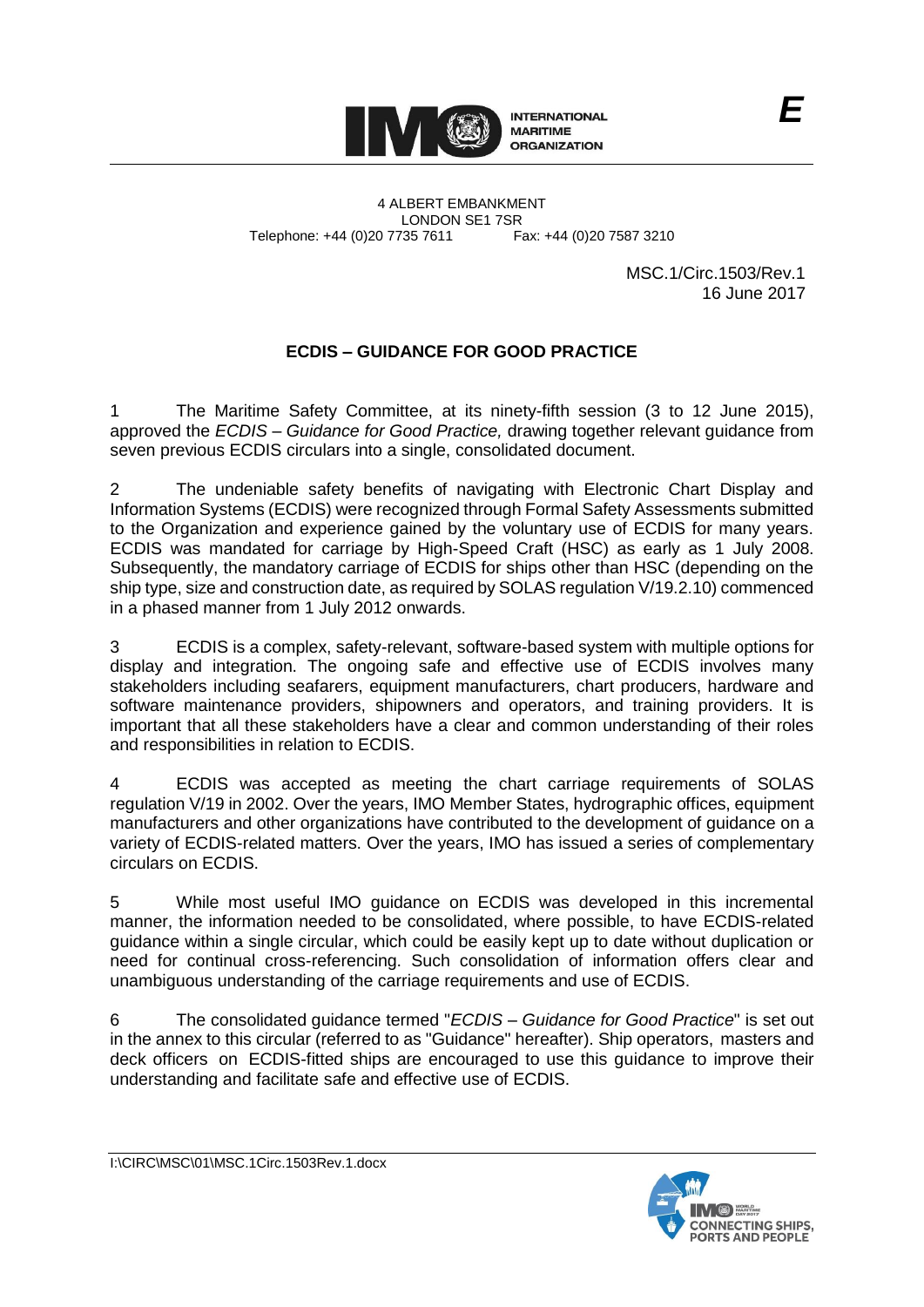7 The Maritime Safety Committee, at its ninety-eighth session (7 to 16 June 2017), based on a recommendation from the fourth session of the Sub-Committee on Human Element, Training and Watchkeeping (30 January to 3 February 2017), and noting the need to clarify the requirement of ECDIS familiarization as specified in the STCW Convention, 1978, as amended, and the ISM Code, approved the revision of the *ECDIS – Guidance for Good Practice*, as set out in the annex.

8 Members of the Organization and all Contracting Governments to the SOLAS Convention are invited to bring this circular to the attention of all entities concerned. In particular, port States are invited to make the guidance available to their port State control inspectors, and flag States to shipowners, masters, recognized organizations, flag State control inspectors and surveyors. An electronic copy of this circular can be downloaded from the Organization's website at: [\(http://www.imo.org/OurWork/Circulars/Pages/Home.aspx\)](http://www.imo.org/OurWork/Circulars/Pages/Home.aspx).

9 This circular revokes MSC.1/Circ.1391, MSC.1/Circ.1503 and Corrigenda 1, SN.1/Circ.207/Rev.1, SN.1/Circ.266/Rev.1, SN.1/Circ.276, SN.1/Circ.312, STCW.7/Circ.10 and STCW.7/Circ.18.

\*\*\*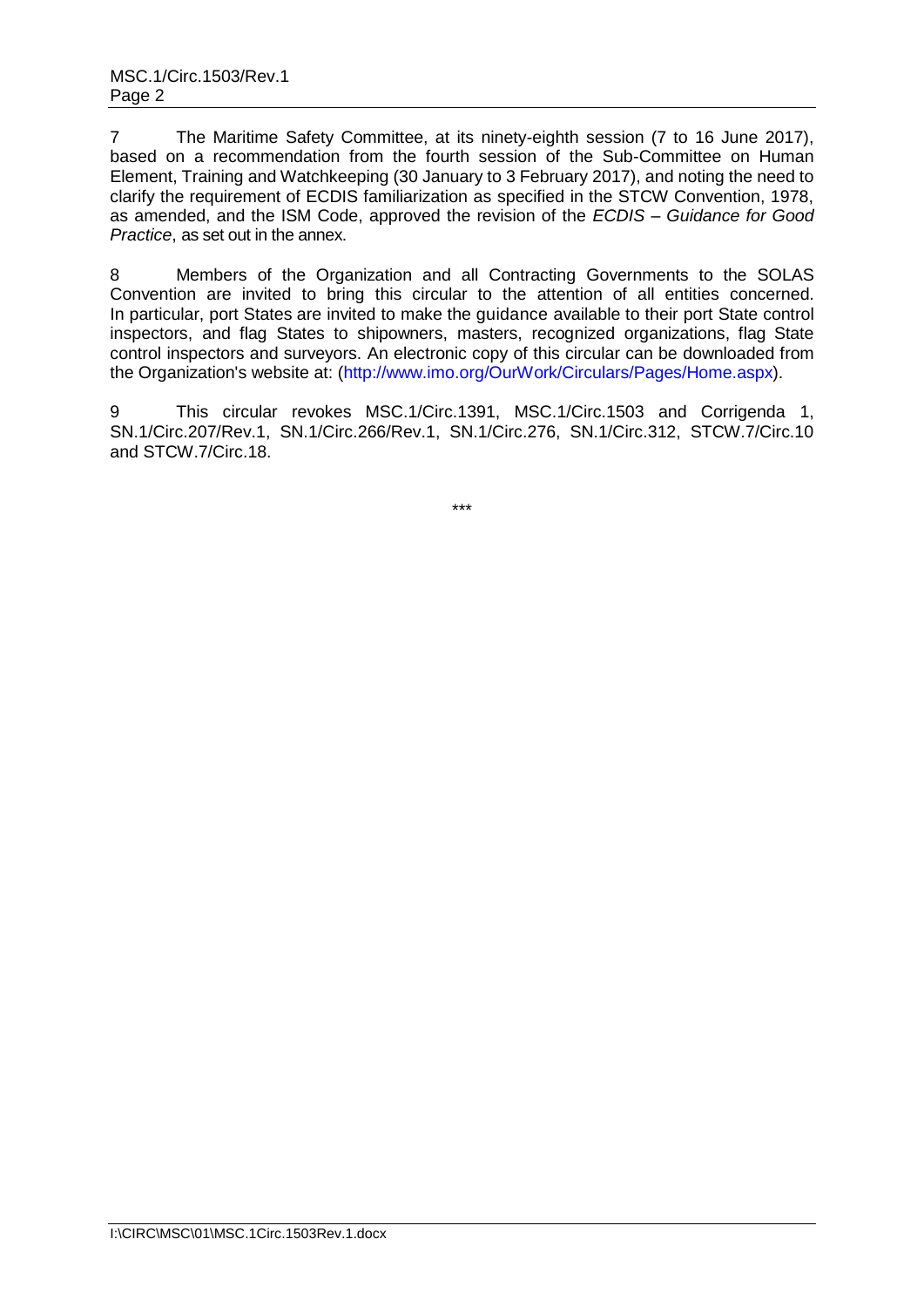# **ANNEX**

# **ECDIS – GUIDANCE FOR GOOD PRACTICE**

# **TABLE OF CONTENTS**

| A  |                                                        |                                                                                   |  |
|----|--------------------------------------------------------|-----------------------------------------------------------------------------------|--|
| B. |                                                        |                                                                                   |  |
| C  |                                                        |                                                                                   |  |
| D  | DIFFERENCES BETWEEN RASTER CHART DISPLAY SYSTEM (RCDS) |                                                                                   |  |
| Е  |                                                        | 6                                                                                 |  |
| F  |                                                        |                                                                                   |  |
| G  |                                                        | GUIDANCE ON TRAINING AND ASSESSMENT IN THE OPERATIONAL                            |  |
|    | $APPENDIX 1 -$                                         | LIST OF ECDIS APPARENT OPERATING AND DISPLAY<br><b>ANOMALIES</b>                  |  |
|    | $APPENDIX 2 -$                                         | DIFFERENCES BETWEEN RASTER CHART DISPLAY SYSTEM<br><b>RCDS) AND ECDIS</b>         |  |
|    | $APPENDIX 3 -$                                         | GUIDANCE ON TRAINING AND ASSESSMENT IN THE<br>OPERATIONAL USE OF ECDIS SIMULATORS |  |
|    | <b>REFERENCES</b>                                      |                                                                                   |  |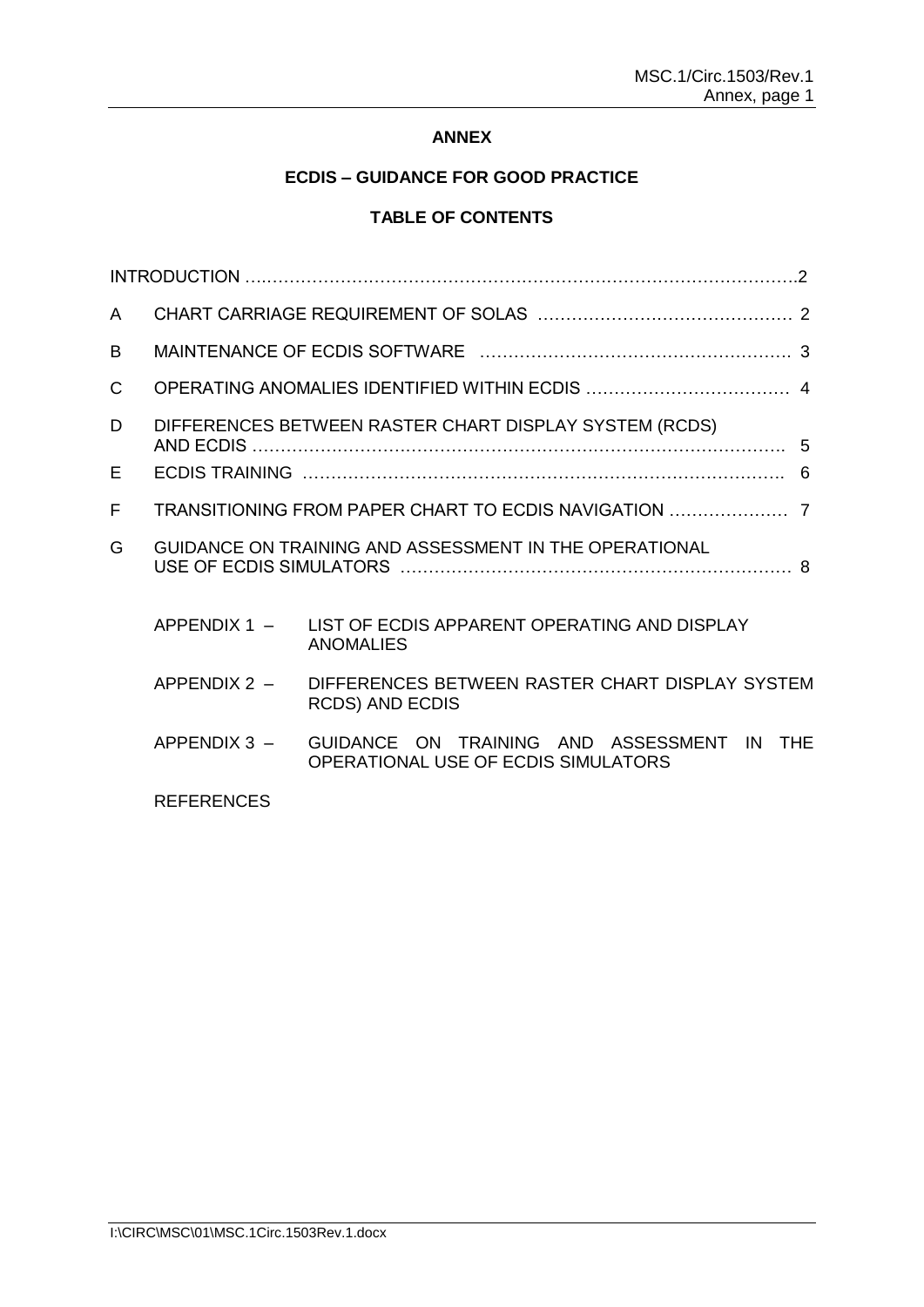#### **INTRODUCTION**

1 The undeniable safety benefits of navigating with Electronic Chart Display and Information Systems (ECDIS) were recognized through Formal Safety Assessments submitted to the Organization and experience gained by the voluntary use of ECDIS for many years. ECDIS was mandated for carriage by High-Speed Craft (HSC) as early as 1 July 2008. Subsequently, the mandatory carriage of ECDIS for ships other than HSC (depending on the ship type, size and construction date, as required by SOLAS regulation V/19.2.10) commenced in a phased manner from 1 July 2012 onwards.

2 ECDIS is a complex, safety-relevant, software-based system with multiple options for display and integration. The ongoing safe and effective use of ECDIS involves many stakeholders including seafarers, equipment manufacturers, chart producers, hardware and software maintenance providers, shipowners and operators, and training providers. It is important that all these stakeholders have a clear and common understanding of their roles and responsibilities in relation to ECDIS.

3 This *ECDIS – Guidance for Good Practice*, referred to as "Guidance" hereafter, draws together relevant guidance from seven previous ECDIS circulars into a single, consolidated document. The guidance is laid out in seven sections, namely:

- A. Chart carriage requirement of SOLAS
- B. Maintenance of ECDIS software
- C. Operating anomalies identified within ECDIS
- D. Differences between raster chart display system (RCDS) and ECDIS
- E. ECDIS training
- F. Transitioning from paper chart to ECDIS navigation
- G. Guidance on training and assessment in the operational use of ECDIS simulators

4 This guidance is intended to assist smooth implementation of ECDIS and its ongoing safe and effective use on board ships. Ship operators, masters and deck officers on ECDIS-fitted ships are encouraged to use this guidance to improve their understanding and facilitate safe and effective use of ECDIS.

5 Although this guidance replaces seven IMO ECDIS-related circulars, there remain several other IMO circulars that also address ECDIS matters to varying degree and reference should also be made to these circulars where necessary. A list containing the IMO ECDIS performance standards and the other IMO circulars that relate to ECDIS is provided in the reference section.

# <span id="page-3-0"></span>**A CHART CARRIAGE REQUIREMENT OF SOLAS**

6 The mandatory carriage of ECDIS, as required by SOLAS regulation V/19.2.10, is subject to a staged entry into force between 1 July 2012 and 1 July 2018. As per SOLAS regulations V/18 and V/19, for a ship to use ECDIS to meet the chart carriage requirements of SOLAS, the ECDIS equipment must conform to the relevant IMO performance standards. ECDIS units on board are required to comply with one of two performance standards (either IMO resolution A.817(19), as amended or resolution MSC.232(82)), depending on the date of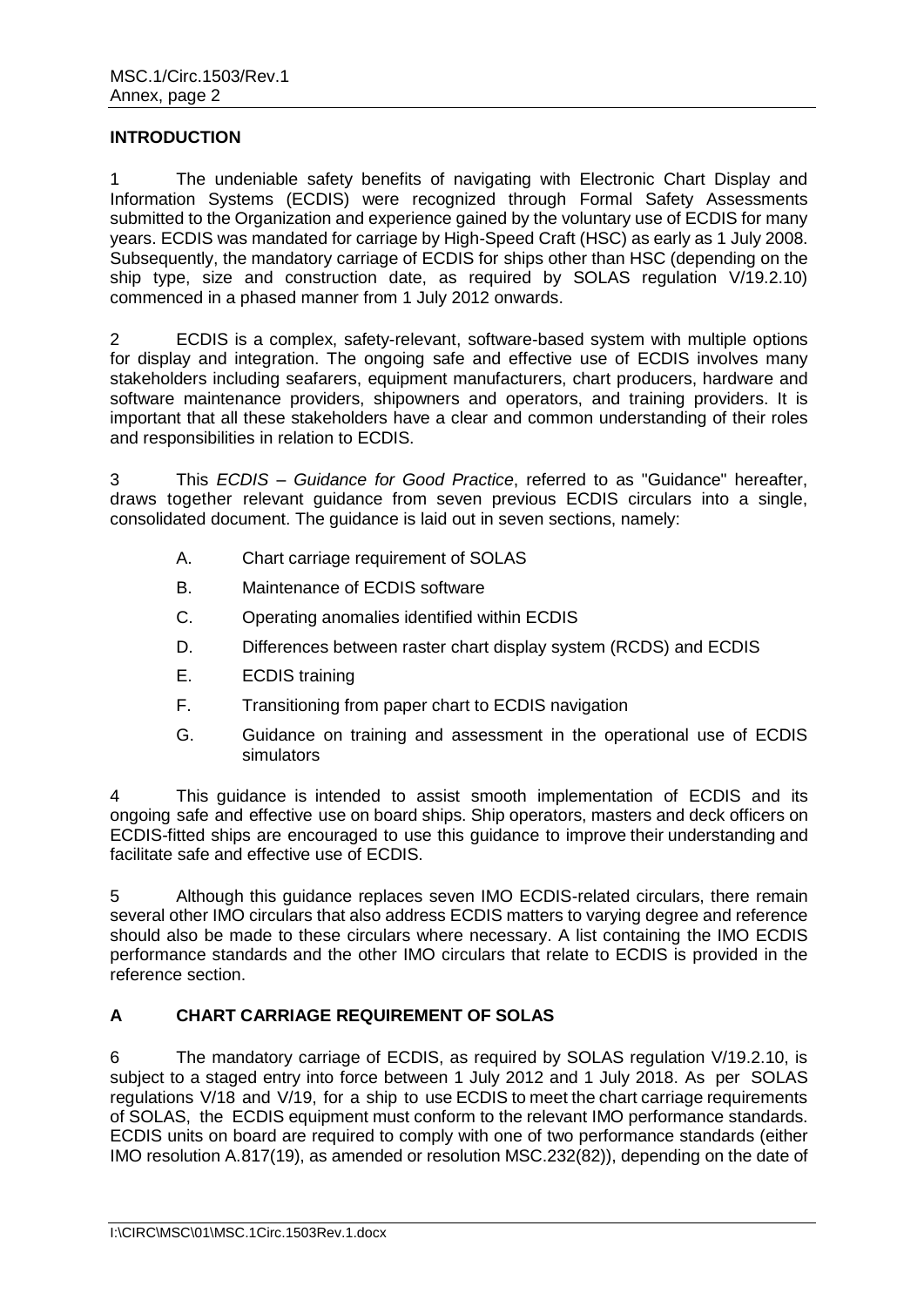their installation. Essentially, where an ECDIS is being used to meet the chart carriage requirements of SOLAS, it must:

- .1 be type-approved;
- .2 use up-to-date electronic nautical charts (ENC);
- .3 be maintained so as to be compatible with the latest applicable International Hydrographic Organization (IHO) standards; and
- .4 have adequate, independent back-up arrangements in place.

7 According to SOLAS regulation V/18, ECDIS units on board ships must be type-approved. Type approval is the certification process that ECDIS equipment must undergo before it can be considered as complying with IMO performance standards. The process is carried out by flag Administration-accredited type-approval organizations or marine classification societies in accordance with the relevant test standards developed by, inter alia, the International Electrotechnical Commission (IEC) (e.g. IEC 61174).

8 In accordance with SOLAS regulation V/19.2.1.4, ships must carry all nautical charts necessary for the intended voyage. As defined by SOLAS regulation V/2.2, nautical charts are issued officially by or on the authority of a Government, authorized Hydrographic Office or other relevant government institutions. Ships required to fit ECDIS and ships choosing to use ECDIS to meet the chart carriage requirements of SOLAS should carry Electronic Navigational Charts (ENCs) or, where ENCs are not available at all or are not of an appropriate scale for the planning and display of the ship's voyage plan, Raster Navigational Charts (RNC) and/or any needed paper charts should be carried.

9 IHO provides an online chart catalogue that details the coverage of ENCs together with references to coastal State guidance on any requirements for paper charts (where this has been provided). The catalogue also provides links to IHO Member States' websites where additional information may be found. The IHO online chart catalogue can be accessed from the IHO website at: www.iho.int

10 As per SOLAS regulation V/27, all nautical charts necessary for the intended voyage shall be adequate and up to date. For ships using ECDIS to meet the chart carriage requirement of SOLAS, all ENCs and RNCs must be of the latest available edition and be kept up to date using both the electronic chart updates (e.g. ENC updates) and the latest available notices to mariners. Additionally, ECDIS software should be kept up to date such that it is capable of displaying up-to-date electronic charts correctly according to the latest version of IHO's chart content and display standards.

11 Relevant appendices of IMO performance standards for ECDIS specify the requirements for adequate independent back-up arrangements to ensure safe navigation in case of ECDIS failure. Such arrangements include: 1) facilities enabling a safe take-over of the ECDIS functions in order to ensure that an ECDIS failure does not result in a critical situation; 2) a means to provide for safe navigation for the remaining part of the voyage in case of ECDIS failure.

# <span id="page-4-0"></span>**B MAINTENANCE OF ECDIS SOFTWARE**

12 ECDIS in operation comprises hardware, software and data. It is important for the safety of navigation that the application software within the ECDIS works fully in accordance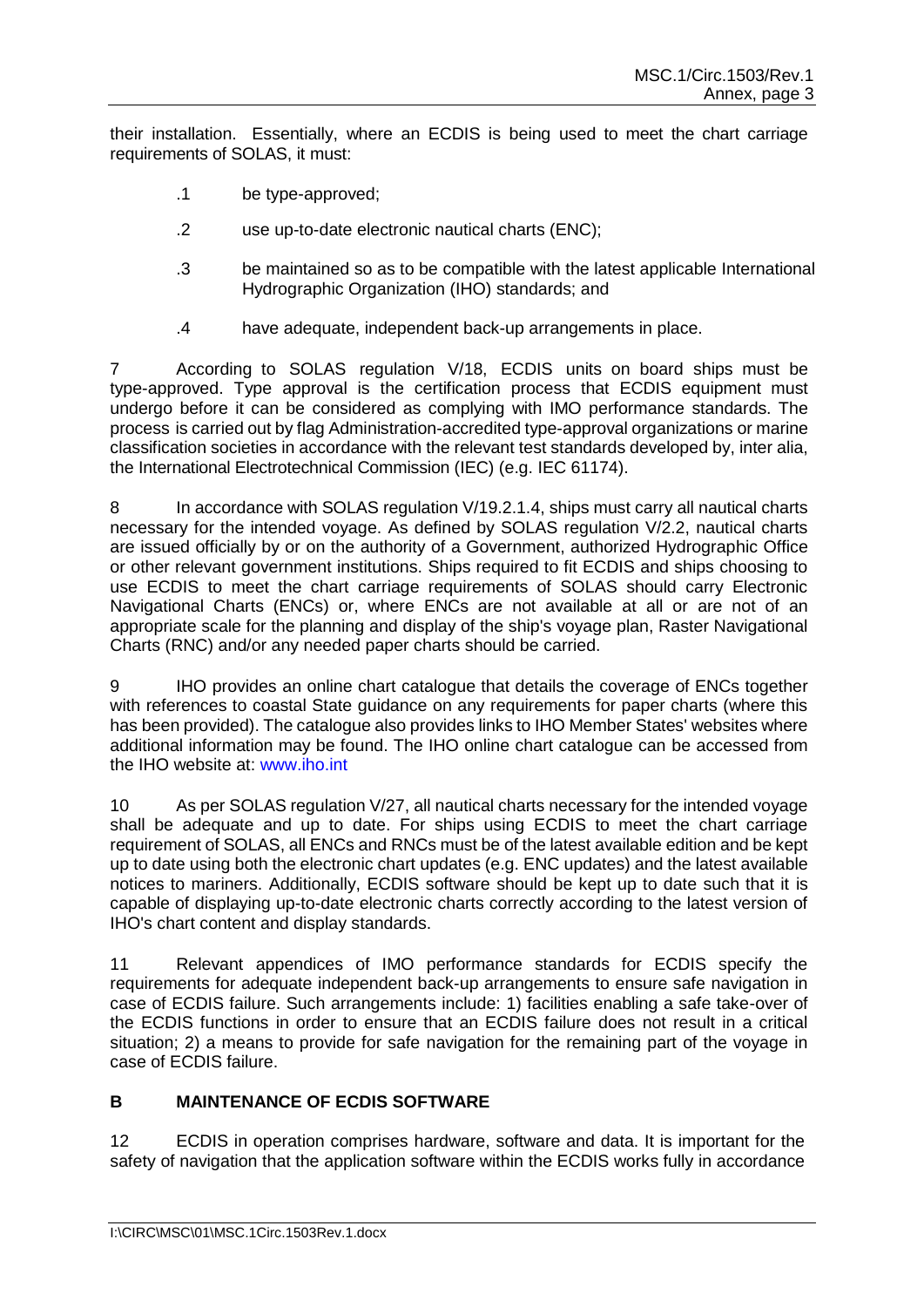with the Performance Standards and is capable of displaying all the relevant digital information contained within the ENC.

13 ECDIS that is not updated to the latest version of the IHO Standards may not meet the chart carriage requirements as set out in SOLAS regulation V/19.2.1.4.

14 For example, in January 2007, Supplement No.1 to the IHO ENC Product Specification was introduced in order to include, within the ENC, the then recently introduced IMO requirements for Particularly Sensitive Sea Areas (PSSA), Archipelagic Sea Lanes (ASL) and to cater for any future safety of navigation requirements.

15 Any ECDIS which is not upgraded to be compatible with the latest version of the IHO ENC Product Specification or the Presentation Library may be unable to correctly display the latest charted features. Additionally, the appropriate alarms and indications may not be activated even though the features have been included in the ENC. Similarly, any ECDIS which is not updated to be fully compliant with the latest version of the IHO Data Protection Standard may fail to decrypt or to properly authenticate some ENCs, leading to failure to load or install. An up-to-date list of all the relevant IHO standards relating to ECDIS equipment can be accessed from the IHO website [\(www.iho.int\)](http://www.iho.int/).

16 The need for safe navigation requires that manufacturers should provide a mechanism to ensure software maintenance arrangements are adequate. This may be achieved through the provision of software version information using a website. Such information should include the IHO Standards which have been implemented.

17 Administrations should inform shipowners and operators that proper ECDIS software maintenance is an important issue and that adequate measures need to be implemented by masters, shipowners and operators in accordance with the International Safety Management (ISM) Code.

## <span id="page-5-0"></span>**C OPERATING ANOMALIES IDENTIFIED WITHIN ECDIS**

18 A number of ECDIS operating anomalies have been identified. Due to the complex nature of ECDIS, and in particular because it involves a mix of hardware, software and data, it is possible that further anomalies may exist.

19 These anomalies are particularly apparent in ECDIS units that have been built and type-approved to ECDIS Performance Standards (resolution A.817(19), as amended), (i.e. before 2009). However, ECDIS units type-approved to the revised ECDIS Performance Standards (resolution MSC.232(82)) are still vulnerable to the limitations in as set out in appendix 1, item 5(a).

20 An ECDIS anomaly is an unexpected or unintended behaviour of an ECDIS unit which may affect the use of the equipment or navigational decisions made by the user. Examples include, but are not limited to:

- .1 failure to display a navigational feature correctly, such as:
	- .1 navigation areas recently recognized by IMO such as PSSA and ASL
	- .2 navigational lights with complex characteristics; and
	- .3 underwater features and isolated dangers;
- .2 failure to detect objects by "route checking" in voyage planning mode;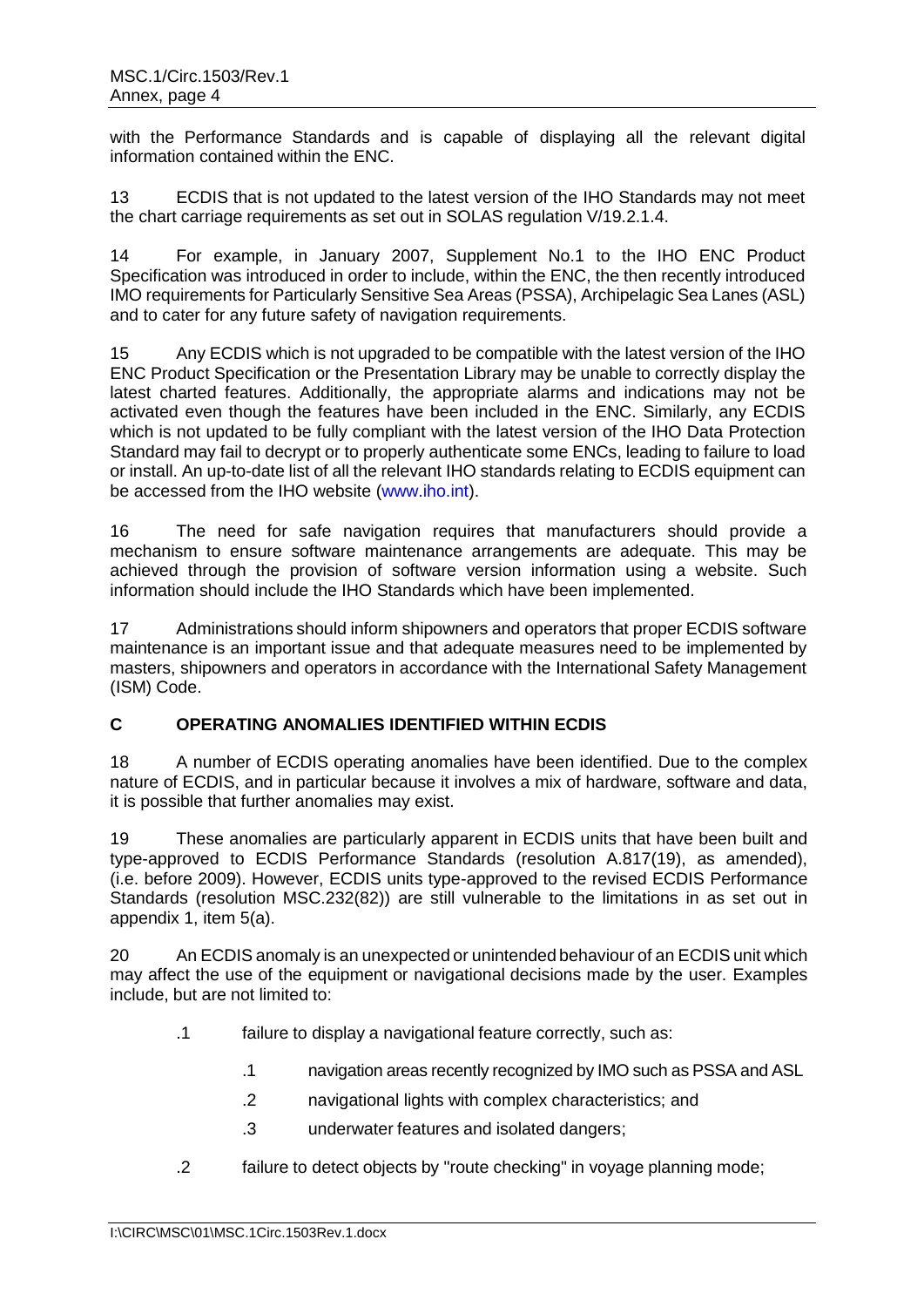- .3 failure to alarm correctly; and
- .4 failure to manage a number of alarms correctly.

21 The existence of such anomalies highlights the importance of maintaining ECDIS software to ensure that it is capable of displaying up-to-date electronic charts correctly according to the latest version of the IHO's chart content and display standards. It is recommended that appropriate checks are made with the equipment manufacturer. This is of particular importance where ECDIS is the only source of chart information available.

22 IHO has produced an ECDIS Data Presentation and Performance Check (DPPC) dataset that allows mariners to check some important aspects of the operation of their ECDIS. This dataset contains two fictitious ENC cells which deck officers can load into their ECDIS units to assess operating performance and to determine whether there may be any display anomalies that either need to be remedied or otherwise managed in the way that the ECDIS is operated. If the check highlights a problem, the accompanying guidance notes with the check dataset offer suggested courses of action. The check dataset and accompanying instructions can be obtained from ENC service providers, or can be downloaded from the IHO website at: [www.iho.int](http://www.iho.int/)

23 A list of the known anomalies with advice and information on whether or not the DPPC dataset checks for each anomaly is set out in appendix 1.

24 Given the widespread use and the implementation of the ECDIS carriage requirement, the Committee considered it important that any anomalies identified by mariners are reported to and investigated by the appropriate authorities to ensure their resolution.

25 In order to better understand the extent of the issue, Administrations are invited to collect, investigate and disseminate information about ECDIS anomalies. Administrations or designated bodies are invited to:

- .1 encourage vessels under their flag to report such anomalies, with sufficient detail on the ECDIS equipment and ENCs, to allow analysis;
- .2 treat the identity of the reporter as confidential;
- .3 agree to share information with other IMO Member States and international organizations on request; and
- .4 issue alerts to mariners where such anomalies might affect safety of navigation.

#### <span id="page-6-0"></span>**D DIFFERENCES BETWEEN RASTER CHART DISPLAY SYSTEM (RCDS) AND ECDIS**

- 26 ECDIS may be operated in one of the two modes:
	- .1 the ECDIS mode when ENCs are used; and
	- .2 the RCDS mode when ENCs are not available and RNCs are used instead.

Although in recent years ENC coverage has increased rapidly there could be some areas for which suitably detailed ENCs may not have been issued.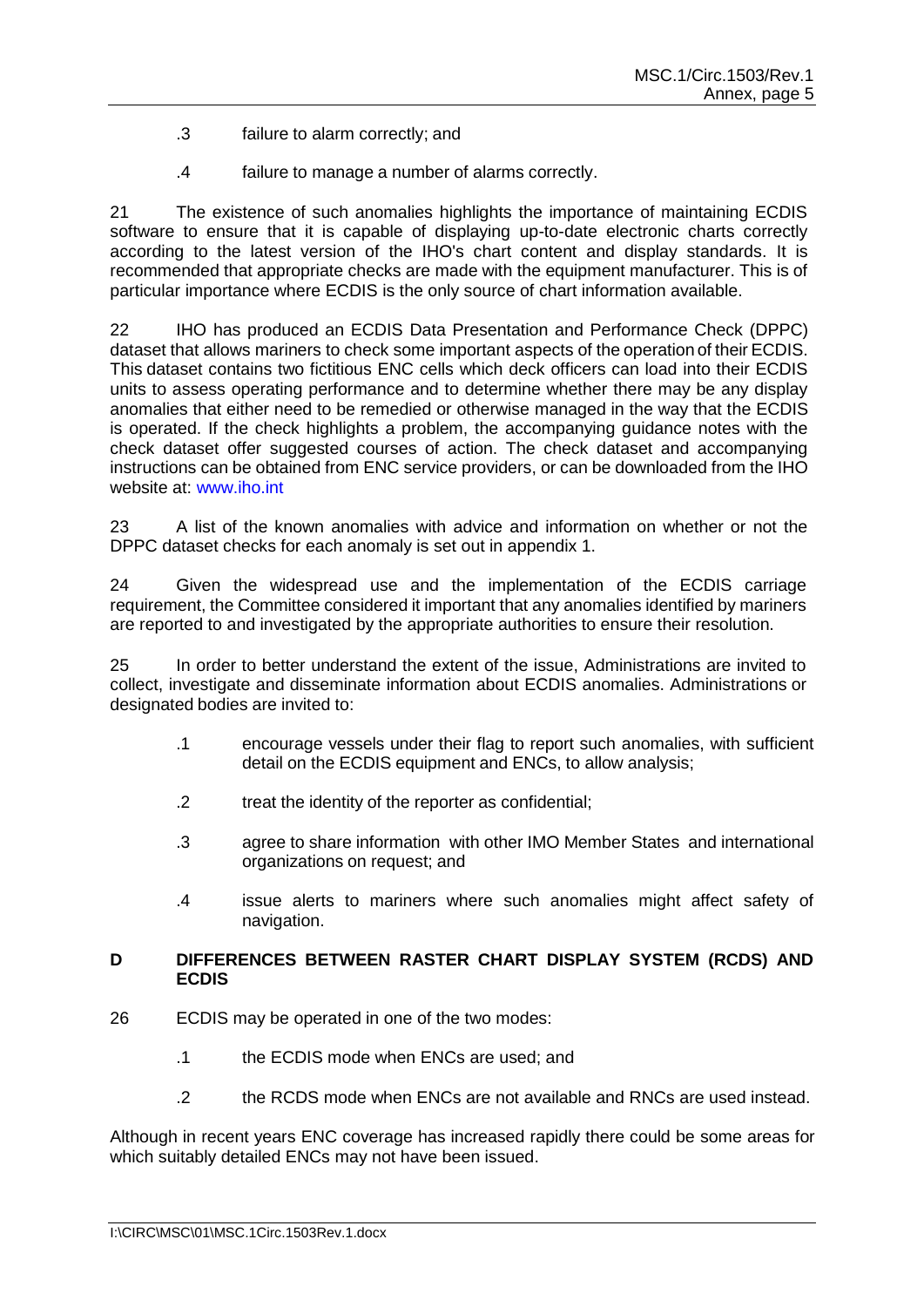27 The RCDS mode does not have the full functionality of ECDIS and can only be used together with an appropriate portfolio of up-to-date paper charts*.* Limitations of the RCDS mode is set out in appendix 2.

# <span id="page-7-0"></span>**E ECDIS TRAINING**

28 The information provided below aims to assist Member States, Parties to the 1978 STCW Convention, as amended, companies and seafarers in ensuring that training programmes on the use of ECDIS provided to masters and deck officers<sup>1</sup> serving on ships fitted with ECDIS meet the mandatory training requirements of the 1978 STCW Convention, as amended:

- .1 under the provisions of the STCW Convention and Code, all officers in charge of a navigational watch on ships of 500 gross tonnage or more must have a thorough knowledge and ability to use nautical charts and nautical publications (refer STCW Code, Table A-II/1);
- .2 masters and officers in charge of a navigational watch (both at management and operational level) serving on ships fitted with ECDIS should as a minimum, undertake appropriate generic ECDIS training, meeting the competence requirements of the 2010 Manila Amendments to the STCW Convention and Code;
- .3 the 2010 Manila Amendments to the STCW Convention and Code have reinforced ECDIS training requirements and introduced several additional specific competencies in the use of ECDIS for officers both at management and operational level serving on ECDIS-fitted ships(refer to STCW Code, Tables A-II/1 and A-II/2). Training in accordance with the 2010 Manila Amendments became effective from 1 July 2013;
- .4 masters and officers certificated under chapter II of the STCW Convention serving on board ships fitted with ECDIS are to be familiarized (in accordance with STCW Convention, regulation  $1/14$ ) with the ship's equipment including ECDIS;
- .5 STCW Convention, regulation I/14, paragraph 1.5, as well as section 6.3 of the International Safety Management (ISM) Code, require companies to ensure seafarers are provided with familiarization. A ship safety management system should include familiarization with the ECDIS equipment fitted, including its backup arrangements, sensors and related peripherals. ECDIS manufacturers are encouraged to provide training resources including type-specific materials. These resources may form part of the ECDIS familiarization;
- .6 STCW Convention, regulation I/14, paragraph 1.4, requires companies to maintain evidence of the training and ensures that it is readily accessible. For certificates of competency that have expiry dates beyond 1 January 2017, port State control authorities should accept the certificate issued as *prima facie* evidence that the seafarer has met the standard of

 $\overline{a}$ 

 $1 - 1$  Training and assessment in the use of ECDIS is not required for those who serve exclusively on ships not fitted with ECDIS. This limitation shall be reflected in the endorsements issued to the seafarer concerned (refer to tables A-II/1 and A-II/2 of the STCW Code).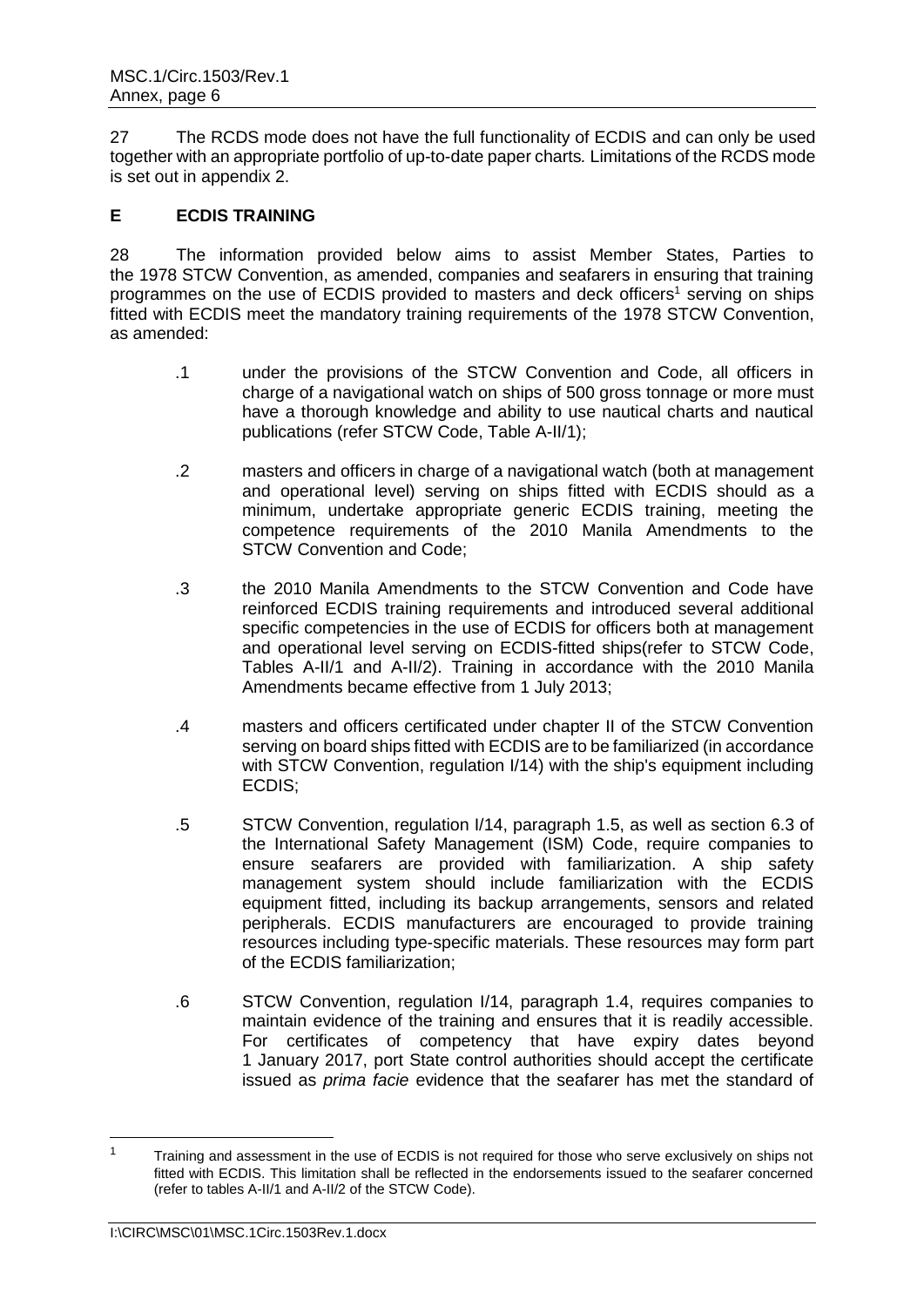competence required by the 2010 Amendments in accordance with the control provisions of article X and regulation I/4 of the STCW Convention;

- .7 companies should also maintain evidence of the familiarization in compliance with STCW Convention, regulation I/14, paragraph 1.5;
- .8 Administrations should inform their port State control officers of the requirements for ECDIS training as detailed in sub-paragraph 6 above; and
- .9 attention is also drawn to:
	- STCW.7/Circ.16 Clarification of transitional provisions relating to the 2010 Manila Amendments to the STCW Convention and Code;
	- STCW.7/Circ.17 Advice for port State control officers on transitional arrangements leading up to the full implementation of the requirements of the 2010 Manila Amendments to the STCW Convention and Code on 1 January 2017; and
	- STCW.7/Circ. 24/Rev.1 *Guidance for Parties, Administrations, port State control authorities, recognized organizations and other relevant parties on the requirements of the STCW Convention, 1978, as amended*

# <span id="page-8-0"></span>**F TRANSITIONING FROM PAPER CHART TO ECDIS NAVIGATION**

29 As an initial step, shipowners and operators should undertake an assessment of the issues involved in changing from paper chart to ECDIS navigation. Ships' masters and deck officers should participate in any such assessment so as to capture any practical concerns or needs of those that would be required to use ECDIS. Such a process will help facilitate an early understanding of any issues to be addressed and will aid masters and deck officers prepare for change.

30 Documenting the assessment of issues, combined with the development of ECDIS standard operating procedures, will help lead to the adoption of robust ECDIS navigation practices, simplification of masters and deck officers' training and facilitate smooth handovers.

31 In addition, shipowners and operators should ensure that their ships' masters and deck officers are provided with a generic ECDIS training and an ECDIS familiarization programme so that the ships' masters and deck officers fully understand the use of ECDIS for passage planning and navigation.

32 In addition to national and international rules and regulations, IMO model course 1.27 on Operational Use of Electronic Chart Display and Information Systems (ECDIS) and IMO performance standards, IHO has published an online publication "Facts about electronic charts and carriage requirements"*.* It is a recommended source of information on ECDIS hardware, training and the technical aspects of electronic chart data. Copies are available free of charge from various sources including: [www.iho.int](http://www.iho.int/)

33 Shipowners and operators should always refer to their national Administrations for the latest information on ECDIS carriage and use.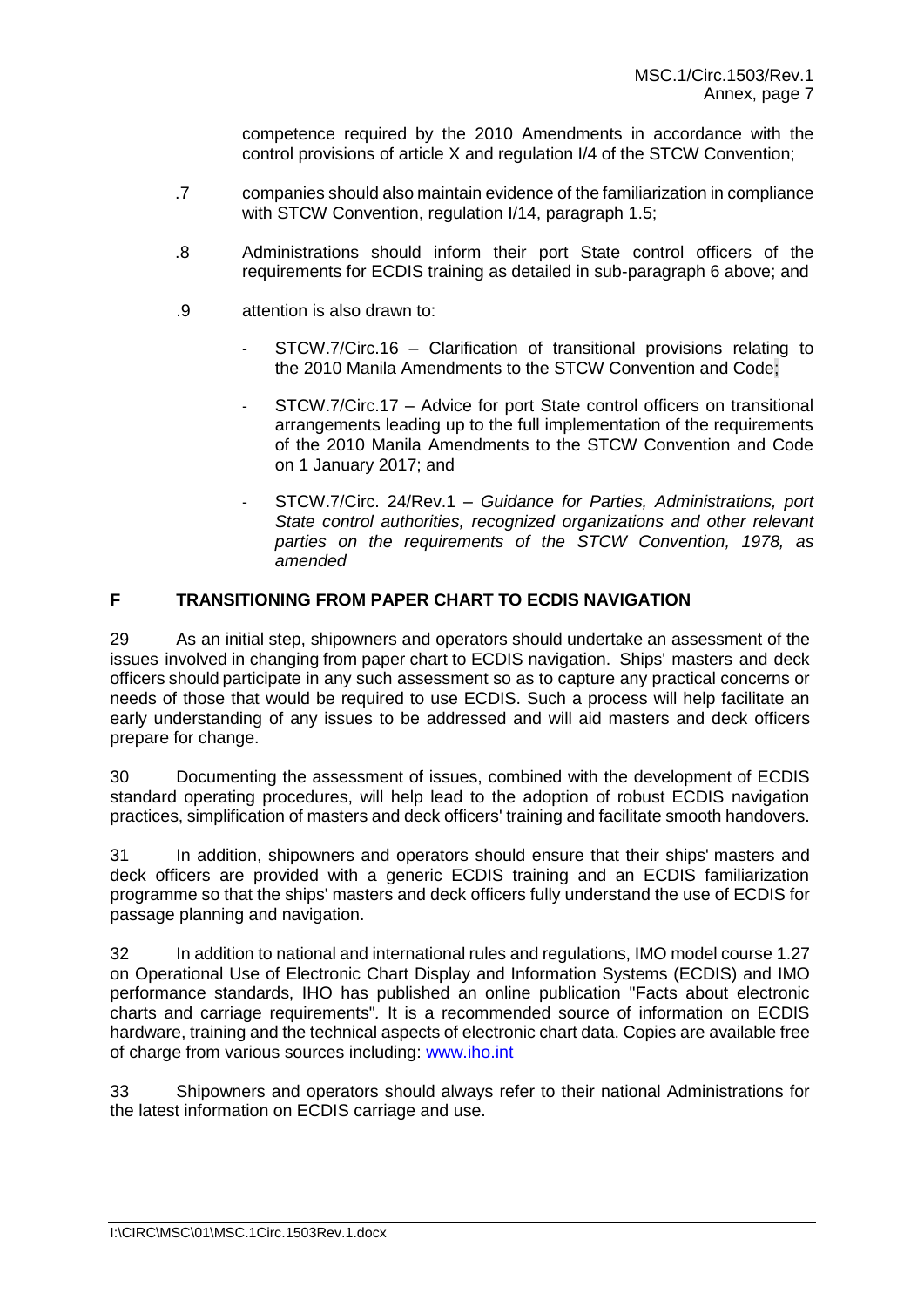# <span id="page-9-0"></span>**G GUIDANCE ON TRAINING AND ASSESSMENT IN THE OPERATIONAL USE OF ECDIS SIMULATORS**

34 When simulators are being used for training or assessment in the operational use of Electronic Chart Display and Information Systems (ECDIS), the following interim guidance should be taken into consideration in any such training or assessment.

- 35 Training and assessment in the operational use of the ECDIS should:
	- .1 incorporate the use of ECDIS simulation equipment; and
	- .2 conform to standards not inferior to those given in paragraphs 35 to 37 below.

36 ECDIS simulation equipment should, in addition to meeting all applicable performance standards set out in section A-I/12 of the STCW Code, as amended, be capable of simulating navigational equipment and bridge operational controls which meet all applicable performance standards adopted by the Organization, incorporate facilities to generate soundings and:

- .1 create a real-time operating environment, including navigation control and communications instruments and equipment appropriate to the navigation and watchkeeping tasks to be carried out and the manoeuvring skills to be assessed; and
- .2 realistically simulate "own ship" characteristics in open‑water conditions, as well as the effects of weather, tidal stream and currents.

37 Demonstrations of, and practice in, ECDIS use should be undertaken, where appropriate, through the use of simulators. Training exercises should preferably be undertaken in real time, in order to increase trainees' awareness of the hazards of the improper use of ECDIS. Accelerated timescale may be used only for demonstrations.

38 Detailed guidance is provided in appendix 3.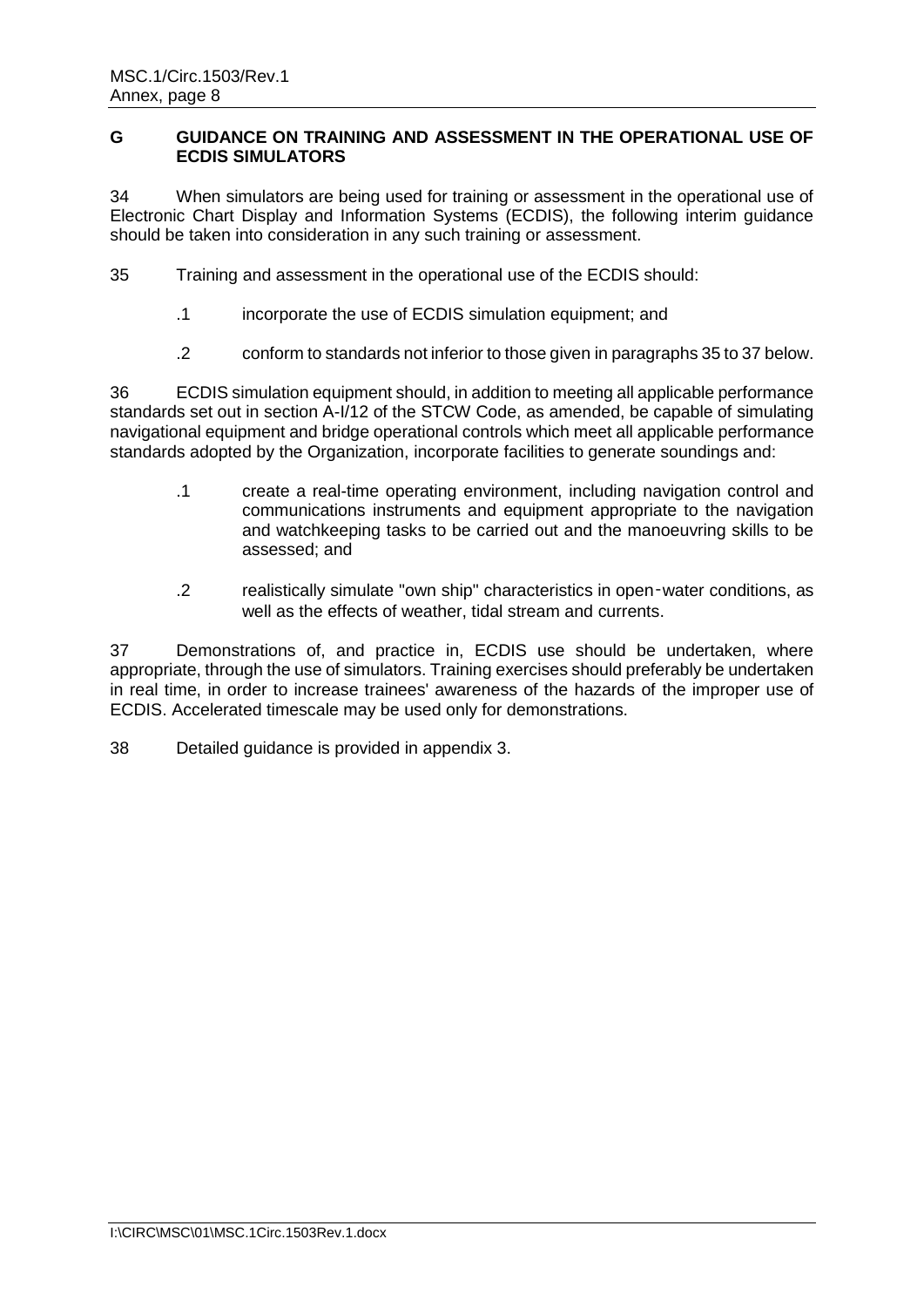# **Appendix 1**

#### **LIST OF ECDIS APPARENT OPERATING AND DISPLAY ANOMALIES** (NOT IN PRIORITY ORDER)

In the following list, items 1, 2, 3, 4, 5(b), 6, 7, and 11 are checked against the IHO DPPC dataset dated November 2011:

Inability to correctly display symbols for IMO-approvedfeatures such as ASLs or PSSAs–ECDISequipment that doesnot have the latest version of the IHO Presentation Library installed will, instead of displaying the correct symbol, either show question marks (?) or nothing at all. In some cases the ECDIS may fail to load an ENC that includes such data. An ECDIS retains its type approval certificate regardless of the version of the Presentation Library installed.

*Workaround – interrogate any "?" symbol displayed using the "pick report" or refer to paper charts and/or publications.*

2 Incorrect display of foul areas and obstructions in some ECDIS equipment – some ECDIS models do not show some underwater features in Standard display mode as expected (however they do activate appropriate alarms). These features are only displayed when the "All" or "Other" display mode is used. Also in some cases different symbols are used to depict these features.

#### *Workaround – use Mode "All" or "Other".*

3 On some occasions some stranded/dangerous wrecks and obstructions may not display in any mode; it is believed that this is limited to some ECDIS versions from a single manufacturer who has now produced a software amendment to resolve the problem.

*Workaround – use paper charts.*

4 An object that falls on a contour line may fail to display in "Standard" mode in some ECDIS equipment.

#### *Workaround – use Mode "All" or "Other".*

5 Small (point) land areas, especially those depicted only on small scale (usage band 1 and 2) ENCs may not always be clearly displayed and do not always activate alarms in route planning or route monitoring modes in some ECDIS equipment:

- (a) it is possible for small land features to be obscured by other chart detail such as names or contour labels; and
- (b) some ECDIS equipment may not conduct route checks on small scale ENCs and may therefore not provide an appropriate warning.Where this is the case the land area may not be detected by the "look-ahead" function during route monitoring.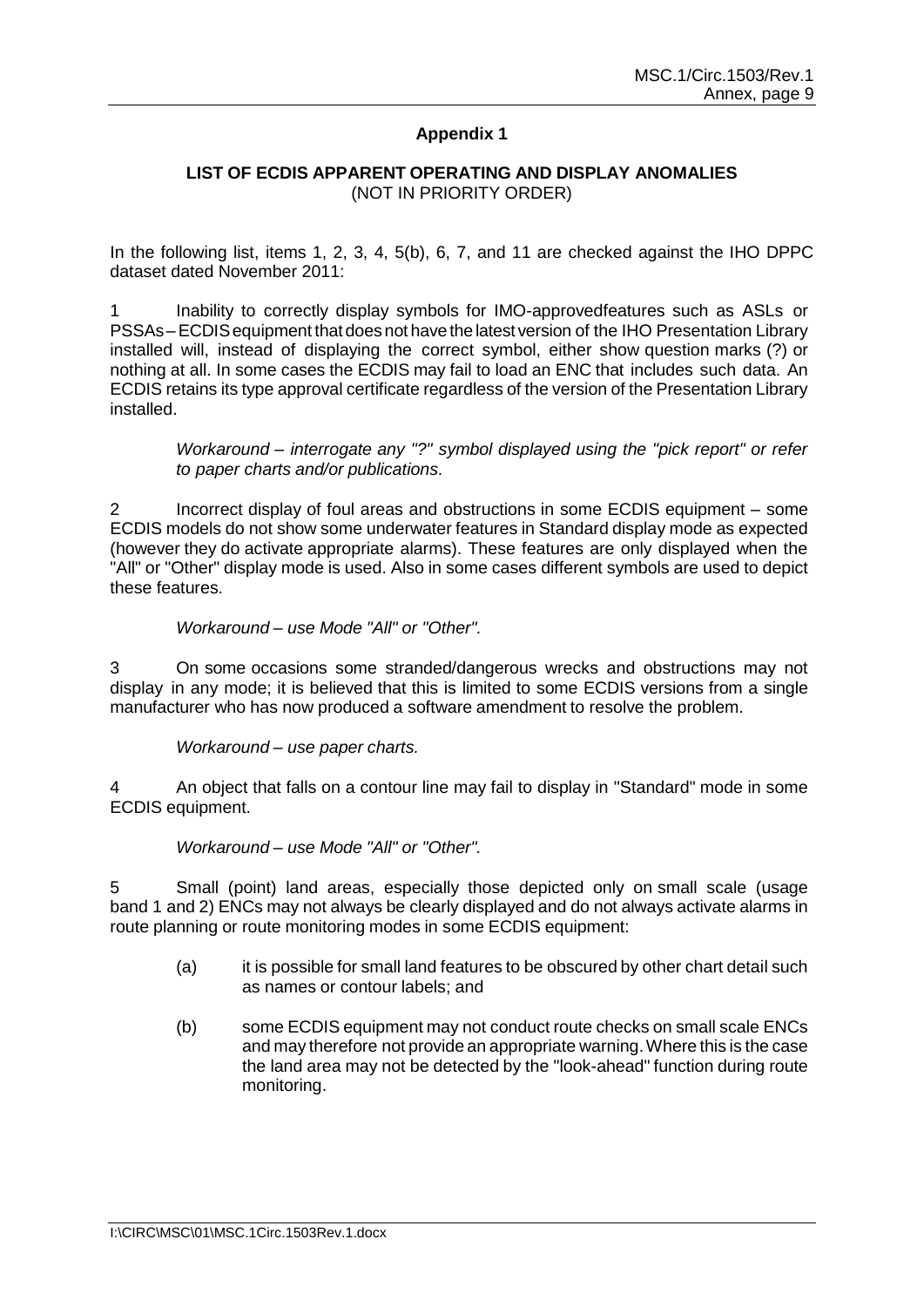## *Workaround – careful manual inspection of the largest scale ENC available.*

Due to the limitations of ECDIS referred to in 5(a) above, mariners (even those using the most modern systems) should always undertake careful visual inspection of the entire planned route using the "Other/All" display mode to confirm that it, and any deviations from it, are clear of dangers.

6 Incorrect display of the coloured arcs of light sectors – someECDIS may not display the coloured arcs of complex lights as intended. This is especially prevalent where the sectors straddle 0/360deg (North).

*Workaround – use "pick report" function to check light sectors.*

7 Some early models of ECDIS are unable to display correctly time-variable data encoded in ENCs. For example features with Date Start and Date End attributes used for the implementation of new traffic routeing measures in ENCs may not be depicted correctly; the result being that both old and new instances are displayed simultaneously. Tests for this were not included in IEC61174 Edition1.

*Workaround – use "pick report" function to determine Start/End date/time.*

8 Tidal stream data not available in usable form – some early models of ECDIS only provide a comma-separated list of values which is difficult to interpret and use.

*Workaround – use Tidal Stream Atlases external to ECDIS.*

9 Display of anchorage, berth and channel names may not be easily visible to the mariner and the radius of a maximum swinging circle may not be shown.

*Workaround – use "All" or "Other" display mode and "pick report" function to obtain swinging circle information; VTS/Port Authority communications will be able to clarify any necessary names.*

10 Three hundred and sixty degree landfall lights not always prominent in comparison to shorter range sector lights.

*Workaround – mariners to be aware – use "pick report" to verify light characteristic.*

11 ENCs may include certain shoal soundings, especially reported depths, which have been encoded in such a way that they do not display in "Standard" Mode and might not activate an alarm even where the depth is less than the safety contour setting. Most Hydrographic Offices have reported to IHO that they have updated the relevant ENCs to ensure that significant depths are displayed in Standard Mode.

*Workaround – operate in a display Mode where all soundings are shown.*

12 Areas of foul ground that have no known depth value may be depicted in some ECDIS as isolated dangers and shown in "Standard" mode; this can result in unnecessary screen clutter.

*Workaround – no workaround for clutter problem, mariners to be aware and use "pick report" function to determine if the feature is a danger.*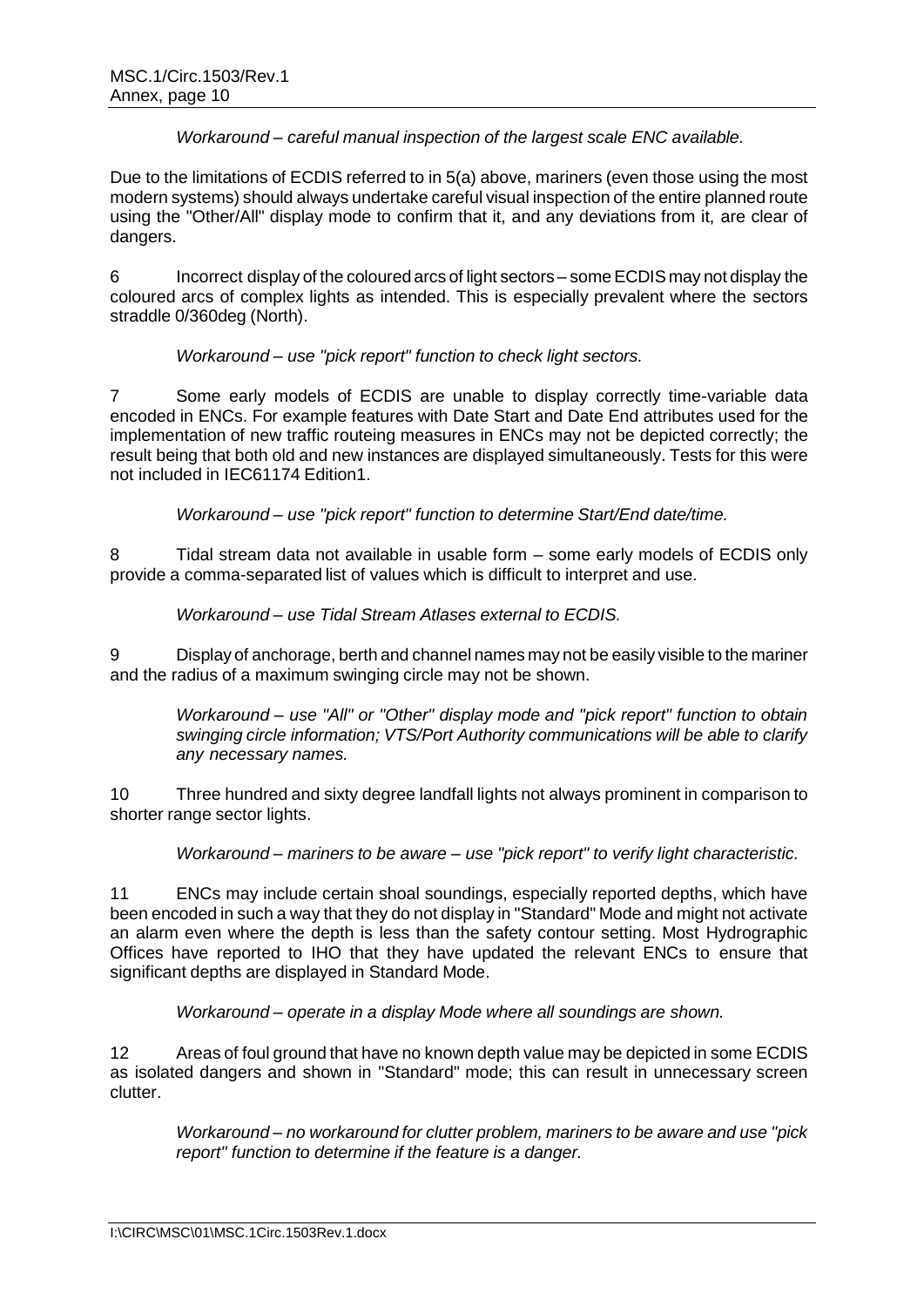13 Where ECDIS includes an option to show isolated dangers in waters shoaler than the safety contour value the symbology used may vary between manufacturers.

*Workaround – mariners to be aware and to use "All" or "Other" Mode when operating in such areas.*

14 Screen clutter can be a problem when displaying smaller scale ENCs for areas where larger scale coverage is also loaded in ECDIS. This can be more apparent when the user zooms out. This is due to a combination of each manufacturer's ENC loading strategy and the individual ENC producer's encoding policy. Where Hydrographic Offices use SCAMIN (scale minimum) attributes on chart features then this problem is minimized. The intention of the IHO standard is that ECDIS should not display ENC data which has a compilation scale significantly different from the display scale in use. Improvements could be made, in future, by adopting a standardized ENC loading strategy based on a scale range defined within the ENC.

*Workaround – the situation can be improved through use of the standard display mode during voyage monitoring and appropriate (but not over) use of the zoom function. This technique has been included in the syllabus of IMO model course 1.27 on Operational Use of Electronic Chart Display and Information Systems (ECDIS).*

15 In some ECDIS equipment the text for some notes in the ENC may be truncated or not displayed at all, and therefore is not available to the mariner.

*Workaround – no workaround available; mariners should advise ENC service providers where they observe this problem.*

16 Unnecessary alarms and indications – feedback from mariners shows that ECDIS can produce excessive and distracting alarms. This is due to a combination of the interpretation of the requirements of the ECDIS Performance Standards and the ENC encoding. Some control over the number of alarms and indications is available to the mariner in ECDIS built to the revised Performance Standards (resolution MSC.232(82)), but this is not always recognized.

*Workaround – the methods available to minimize alarms are included in the syllabus of IMO model course 1.27 on Operational Use of Electronic Chart Display and Information Systems (ECDIS).*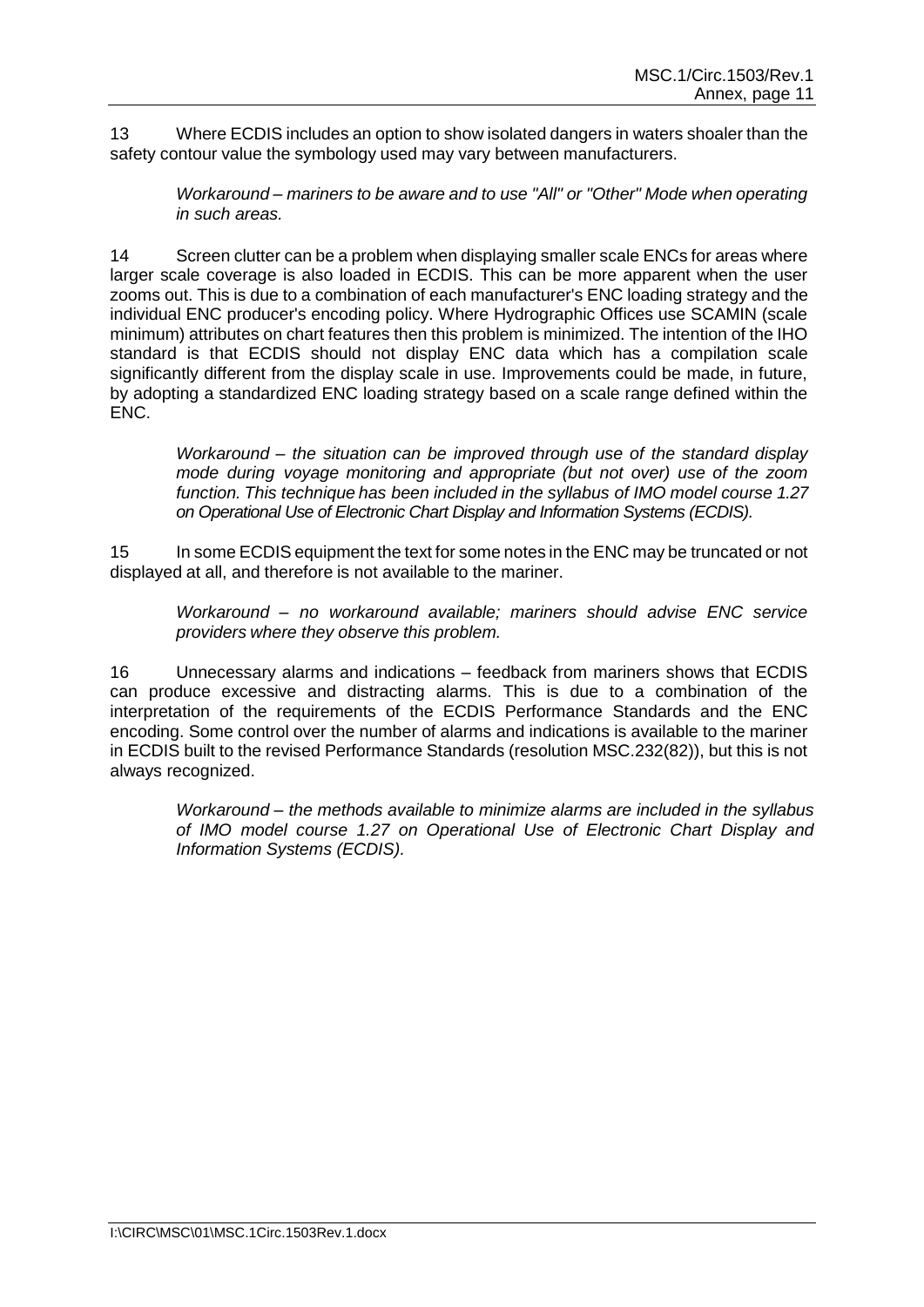# **Appendix 2**

## **DIFFERENCES BETWEEN RASTER CHART DISPLAY SYSTEM (RCDS) AND ECDIS**

The mariners' attention is drawn to the following limitations of the RCDS mode:

1 Unlike ENC, where there are no displayed boundaries, RNCs are based on paper charts and as such have boundaries which are evident in ECDIS;

2 RNCs will not trigger automatic alarms (e.g. anti-grounding). However, alarms and indications can be generated with the manual addition, during passage planning, e.g. of clearing lines, ship safety contour lines, isolated danger markers and danger areas to mitigate these limitations;

3 Horizontal datums and chart projections may differ between RNCs. Mariners should understand how a chart's horizontal datum relates to the datum of the position fixing system in use. In some instances, this may appear as a shift in position. This difference may be most noticeable at grid intersections;

4 A number of RNCs cannot be referenced to either WGS-84 or PE 90 geodetic datums. Where this is the case, ECDIS should give a continuous indication;

5 The display of RNCs features cannot be simplified by the removal of features to suit a particular navigational circumstance or task at hand. This could affect the superimposition of radar/ARPA;

6 Without selecting different scale charts the look-ahead capability may be limited. This may lead to inconvenience when determining range and bearing or the identity of distant objects;

7 Orientation of the RCDS display to other than chart-up, may affect the readability of chart text and symbols (e.g. course-up, route-up);

8 It is not possible to interrogate RNC features to gain additional information about charted objects. Whether using ENC or RNC, in the planning process a mariner should consult all relevant publications (such as sailing directions, etc.);

9 With RNC, it is not possible to display a ship's safety contour or safety depth and highlight it on the display unless these features are manually entered during route planning;

10 Depending on the source of the RNC, different colours may be used to show similar chart information. There may also be differences in colours used during day and night time;

11 An RNC is intended to be used at the scale of the equivalent paper chart. Excessive zooming in or zooming out can seriously degrade the displayed image. If the RNC is displayed at a larger scale than the equivalent paper chart, the ECDIS will provide an indication; and

12 ECDIS provides an indication in the ENC which allows a determination of the quality of hydrographic the data. When using RNCs, mariners are invited to consult the source diagram or the zone of confidence diagram, if available.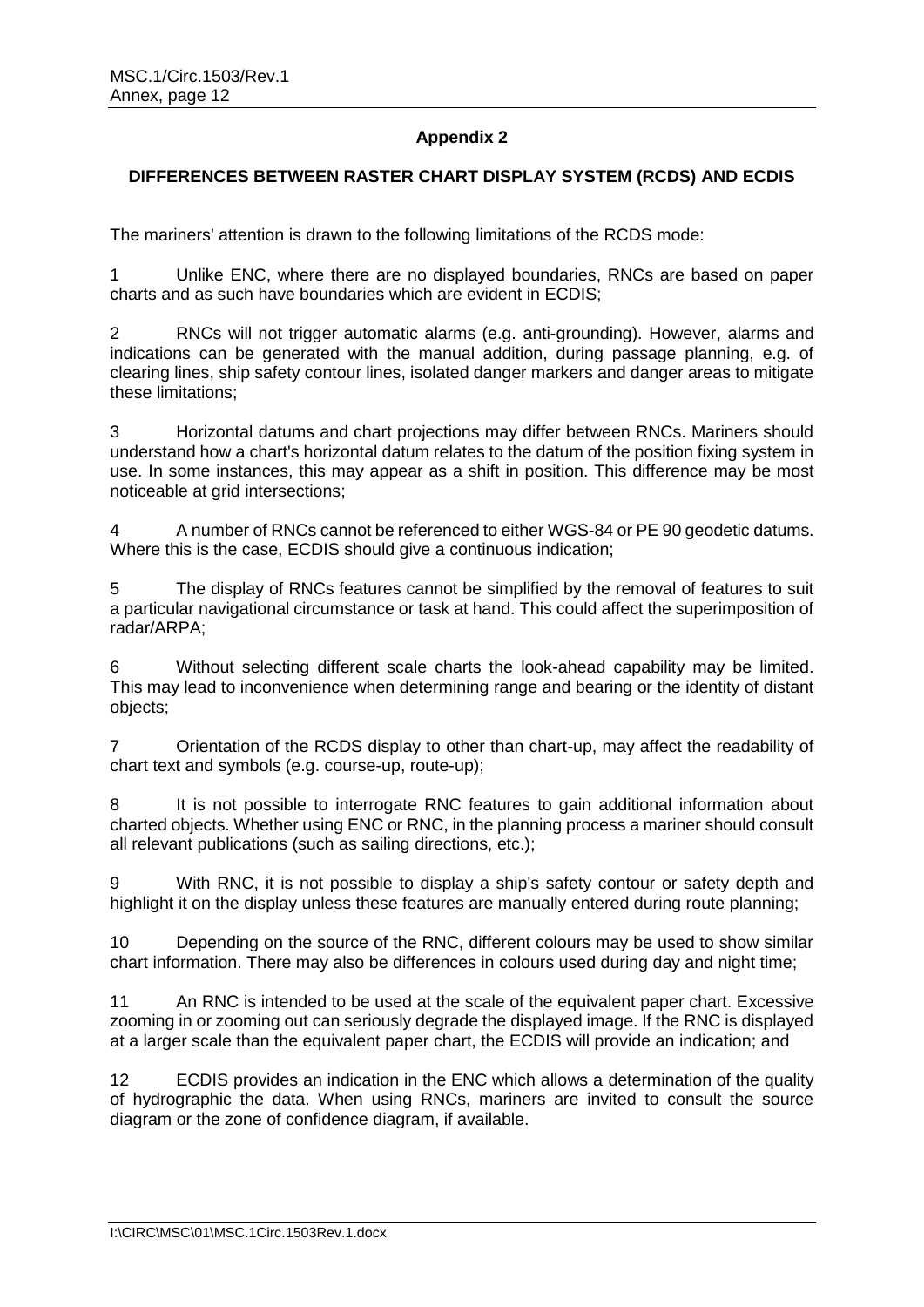# **Appendix 3**

## **GUIDANCE ON TRAINING AND ASSESSMENT IN THE OPERATIONAL USE OF ECDIS SIMULATORS**

## **GENERAL**

#### **Goals of an ECDIS training programme**

- 1 The ECDIS trainee should be able to:
	- .1 operate the ECDIS equipment, use the navigational functions of ECDIS, select and assess all relevant information and take proper action in the case of a malfunction;
	- .2 state the potential errors of displayed data and the usual errors of interpretation; and
	- .3 explain why ECDIS should not be relied upon as the sole reliable aid to navigation.

#### **Theory and demonstration**

2 As the safe use of ECDIS requires knowledge and understanding of the basic principles governing ECDIS data and their presentation rules as well as potential errors in displayed data and ECDIS-related limitations and potential dangers, a number of lectures covering the theoretical explanation should be provided. As far as possible, such lessons should be presented within a familiar context and make use of practical examples. They should be reinforced during simulator exercises.

3 For safe operation of ECDIS equipment and ECDIS-related information (use of the navigational functions of ECDIS, selection and assessment of all relevant information, becoming familiar with ECDIS man–machine interfacing), practical exercises and training on the ECDIS simulators should constitute the main content of the course.

4 For the definition of training objectives, a structure of activities should be defined. A detailed specification of learning objectives should be developed for each topic of this structure.

#### **Simulator exercises**

5 Exercises should be carried out on individual ECDIS simulators, or full-mission navigation simulators including ECDIS, to enable trainees to acquire the necessary practical skills. For real-time navigation exercises, navigation simulators are recommended to cover the complex navigation situation. The exercises should provide training in the use of the various scales, navigational modes, and display modes which are available, so that the trainees will be able to adapt the use of the equipment to the particular situation concerned.

6 The choice of exercises and scenarios is governed by the simulator facilities available. If one or more ECDIS workstations and a full-mission simulator are available, the workstations may primarily be used for basic exercises in the use of ECDIS facilities and for passage-planning exercises, whereas full-mission simulators may primarily be used for exercises related to passage‑monitoring functions in real time, as realistic as possible in connection with the total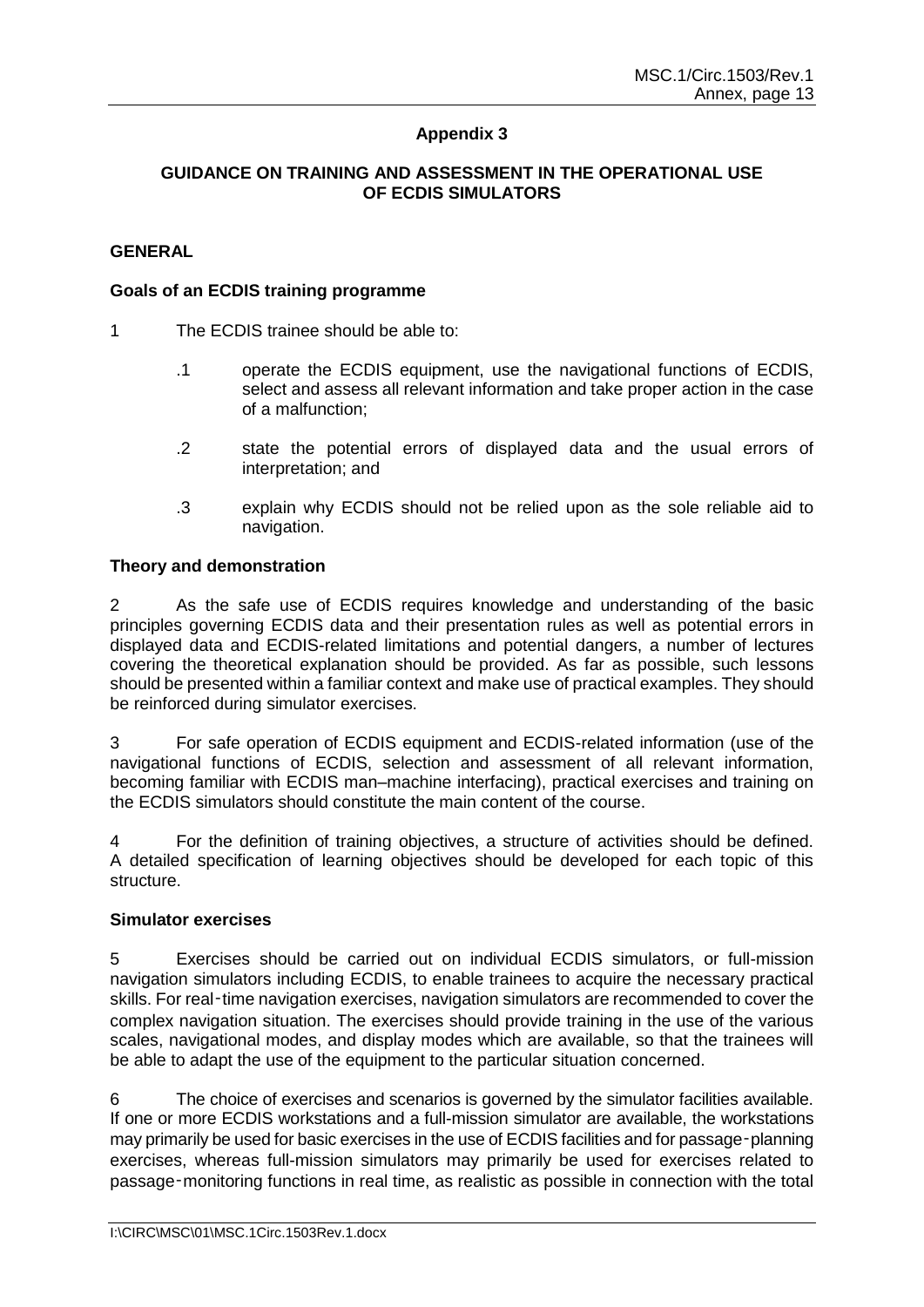workload of a navigational watch. The degree of complexity of exercises should increase throughout the training programme until the trainee has mastered all aspects of the learning subject.

7 Exercises should produce the greatest impression of realism. To achieve this, the scenarios could be located in a fictitious sea area. Situations, functions and actions for different learning objectives which occur in different sea areas can be integrated into one exercise and experienced in real time.

8 The main objective of simulator exercises is to ensure that trainees understand their responsibilities in the operational use of ECDIS in all safety-relevant aspects and are thoroughly familiar with the system and equipment used.

## **Principal types of ECDIS and their display characteristics**

9 The trainee should gain knowledge of the principal types of ECDIS in use; their various display characteristics, data structure and an understanding of:

- .1 differences between vector and raster charts;
- .2 differences between ECDIS and ECS;
- .3 differences between ECDIS and RCDS;
- .4 characteristics of different types of ECDIS; and
- .5 characteristics of systems for special purposes (unusual situations/emergencies).

## **Risks of over-reliance on ECDIS**

- 10 The training in ECDIS operational use should address:
	- .1 the limitations of ECDIS as a navigational tool;
	- .2 potential risk of improper functioning of the system;
	- .3 system limitations, including those of its sensors;
	- .4 hydrographic data inaccuracy; limitations of vector and raster electronic charts (ECDIS vs RCDS and ENC vs RNC); and
	- .5 potential risk of human errors.

Emphasis should be placed on the need to keep a proper look-out and to perform periodical checking, especially of the ship's position, by ECDIS-independent methods.

## **Detection of misrepresentation of information**

11 Knowledge of the limitations of the equipment and detection of misrepresentation of information is essential for the safe use of ECDIS. The following factors should be emphasized during training:

.1 performance standards of the equipment;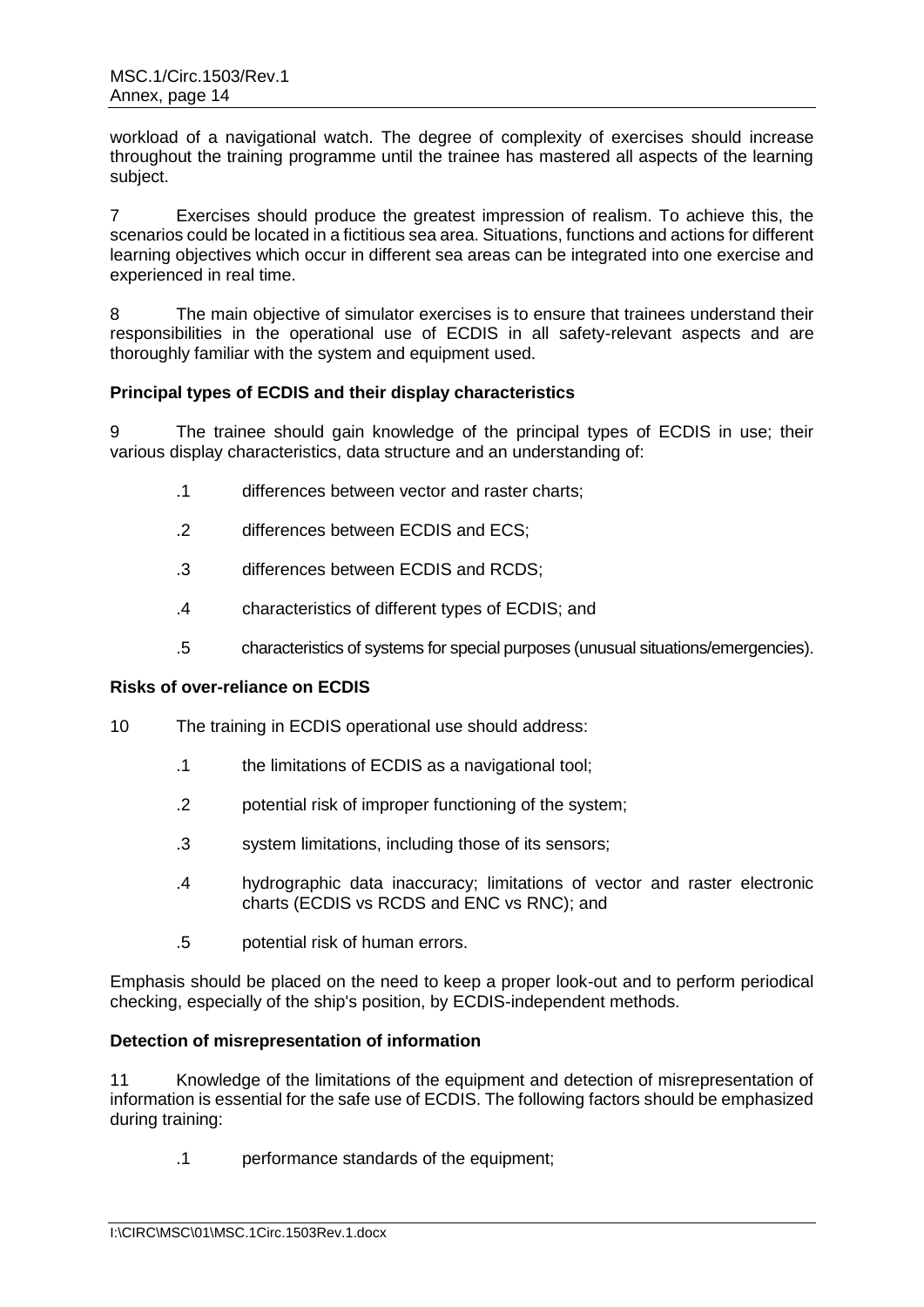- .2 radar data representation on an electronic chart, elimination of discrepancy between the radar image and the electronic chart;
- .3 possible projection discrepancies between an electronic and paper charts;
- .4 possible scale discrepancies (overscaling and underscaling) in displaying an electronic chart and its original scale;
- .5 effects of using different reference systems for positioning;
- .6 effects of using different horizontal and vertical datums;
- .7 effects of the motion of the ship in a seaway;
- .8 ECDIS limitations in raster chart display mode;
- .9 potential errors in the display of:
	- .1 the own ship's position;
	- .2 radar data and ARPA and AIS information;
	- .3 different geodetic coordinate systems; and
- .10 verification of the results of manual or automatic data correction:
	- .1 comparison of chart data and radar picture; and
	- .2 checking the own ship's position by using other independent position-fixing systems.

12 False interpretation of the data and proper action to be taken to avoid errors of interpretation, should be explained. The implications of the following should be emphasized:

- .1 ignoring overscaling of the display;
- .2 uncritical acceptance of the own ship's position;
- .3 confusion of display mode;
- .4 confusion of chart scale;
- .5 confusion of reference systems;
- .6 different modes of presentation;
- .7 different modes of vector stabilization;
- .8 differences between true north and gyro north (radar);
- .9 using the same data reference system;
- .10 using the appropriate chart scale;
- .11 using the best-suited sensor to the given situation and circumstances;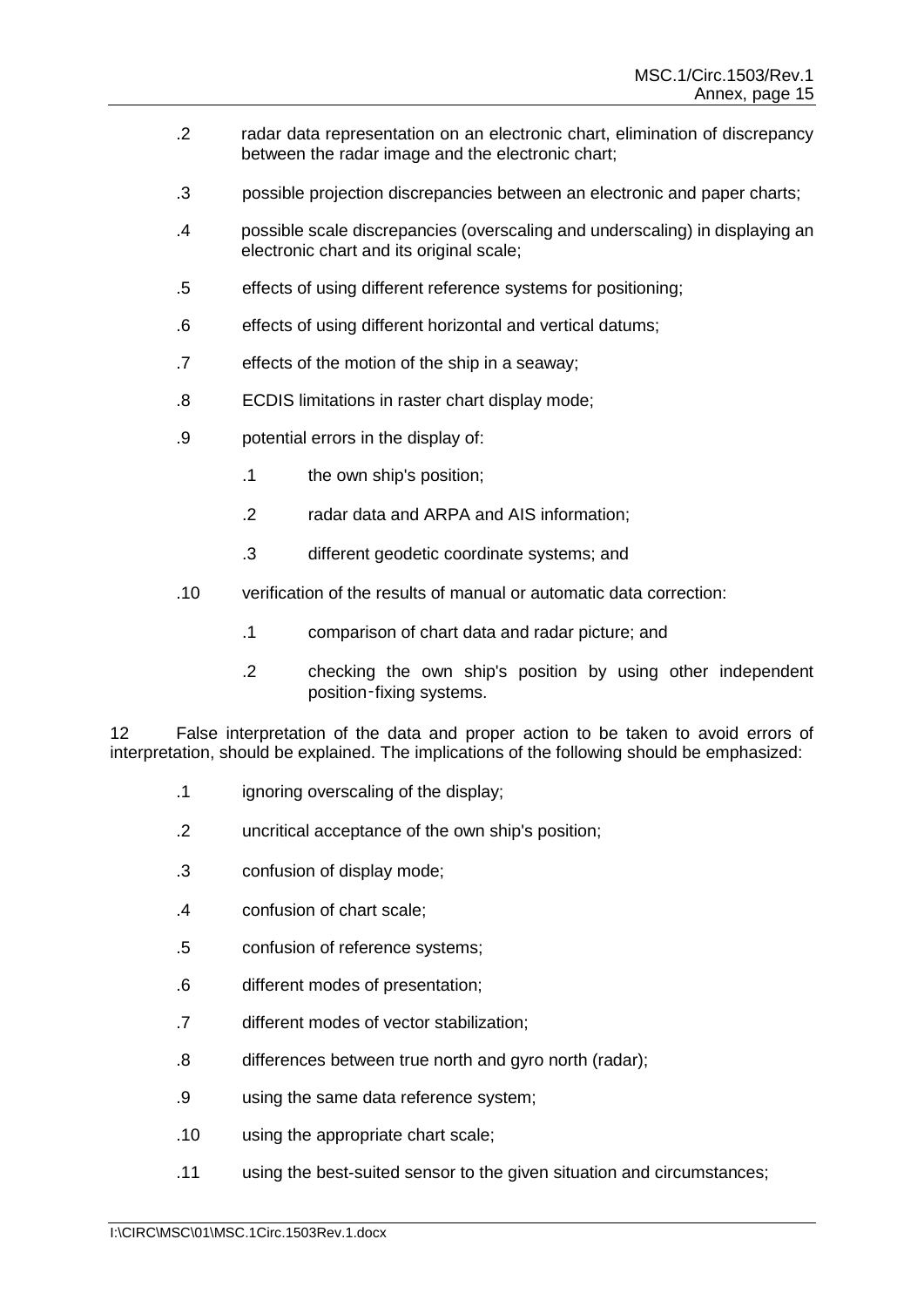- .12 entering the correct values of safety data:
	- .1 the own ship's safety contour;
	- .2 safety depth (safe water); and
	- .3 events; and
- .13 proper use of all available data.

13 Appreciation that RCDS is only a navigational aid and that, when operating in the RCDS mode, the ECDIS equipment should be used together with an appropriate portfolio of up-to-date paper charts:

- .1 appreciation of the differences in operation of RCDS mode as described in appendix 2; and
- .2 ECDIS, in any mode, should be used in training with an appropriate portfolio of up‑to-date charts.

## **Factors affecting system performance and accuracy**

14 An elementary understanding should be attained of the principles of ECDIS, together with a full practical knowledge of:

- .1 starting and setting up ECDIS; connecting data sensors: satellite and radio navigation system receivers, radar, gyro-compass, log, echo-sounder; accuracy and limitations of these sensors, including effects of measurement errors and ship's position accuracy, manoeuvring on the accuracy of course indicator's performance, compass error on the accuracy of course indication, shallow water on the accuracy of log performance, log correction on the accuracy of speed calculation, disturbance (sea state) on the accuracy of an echo-sounder performance; and
- .2 the current performance standards for electronic chart display and information systems adopted by the Organization<sup>2</sup>.

## **Practice**

## **Setting up and maintaining display**

- 15 Knowledge and skills should be attained in:
	- .1 the correct starting procedure to obtain the optimum display of ECDIS information;
	- .2 the selection of display presentation (standard display, display base, all other information displayed individually on demand);
	- .3 the correct adjustment of all variable radar/ARPA display controls for optimum display of data;
	- .4 the selection of convenient configuration;

 $\overline{2}$ See relevant/appropriate performance standards adopted by the Organization.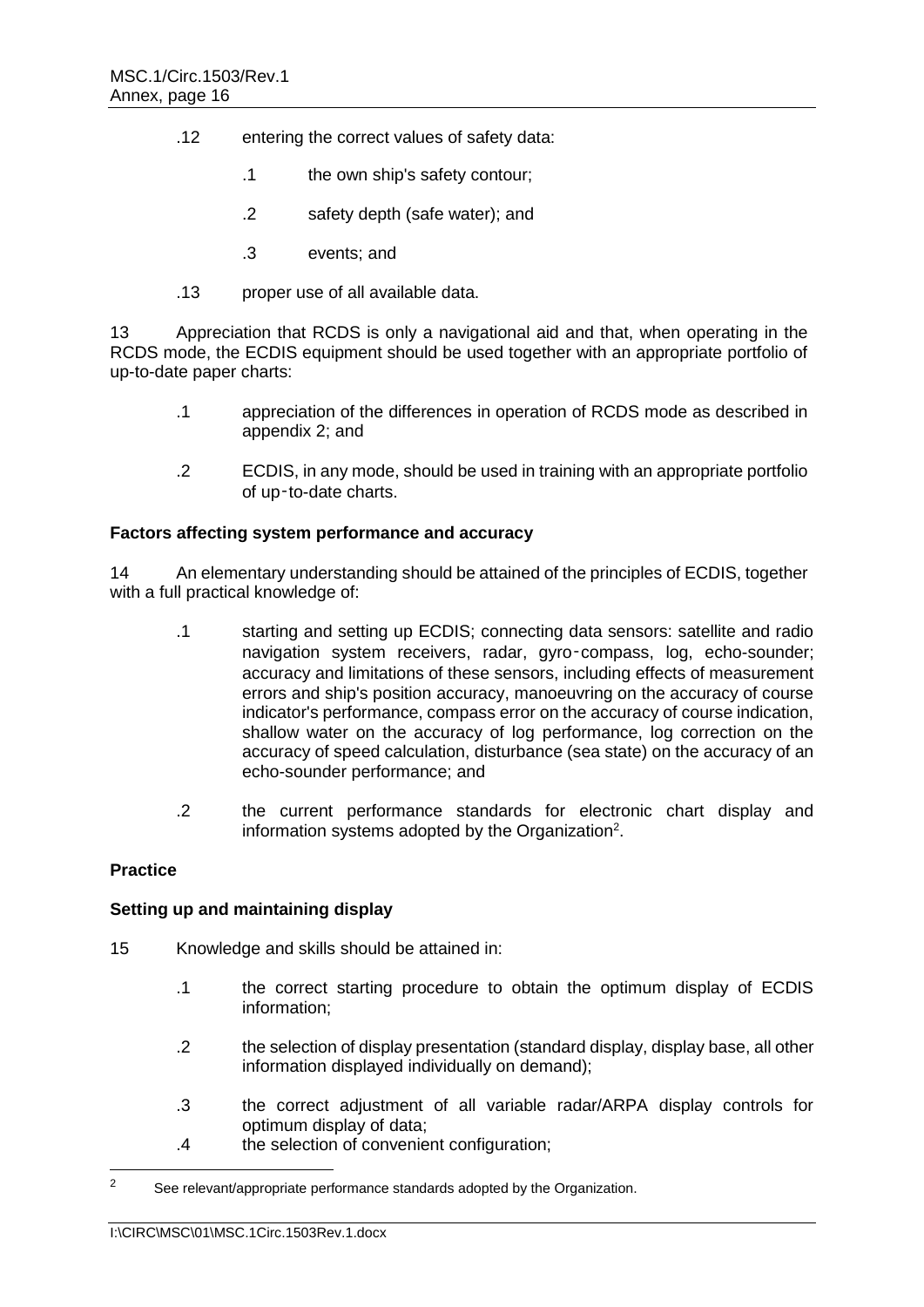- .5 the selection, as appropriate, of required speed input to ECDIS;
- .6 the selection of the timescale of vectors; and
- .7 performance checks of position, radar/ARPA, compass, speed input sensors and ECDIS.

#### **Operational use of electronic charts**

- 16 Knowledge and skills should be attained in:
	- .1 the main characteristics of the display of ECDIS data and selecting proper information for navigational tasks;
	- .2 the automatic functions required for monitoring ship's safety, such as display of position, heading/gyro course, speed, safety values and time;
	- .3 the manual functions (by the cursor, electronic bearing line, range rings);
	- .4 selecting and modification of electronic chart content;
	- .5 scaling (including underscaling and overscaling);
	- .6 zooming;
	- .7 setting of the own ship's safety data;
	- .8 using a daytime or night-time display mode;
	- .9 reading all chart symbols and abbreviations;
	- .10 using different kinds of cursors and electronic bars for obtaining navigational data;
	- .11 viewing an area in different directions and returning to the ship's position;
	- .12 finding the necessary area, using geographical coordinates;
	- .13 displaying indispensable data layers appropriate to a navigational situation;
	- .14 selecting appropriate and unambiguous data (position, course, speed, etc.);
	- .15 entering the mariner's notes;
	- .16 using north-up orientation presentation and other kinds of orientation; and
	- .17 using true- and relative‑motion modes.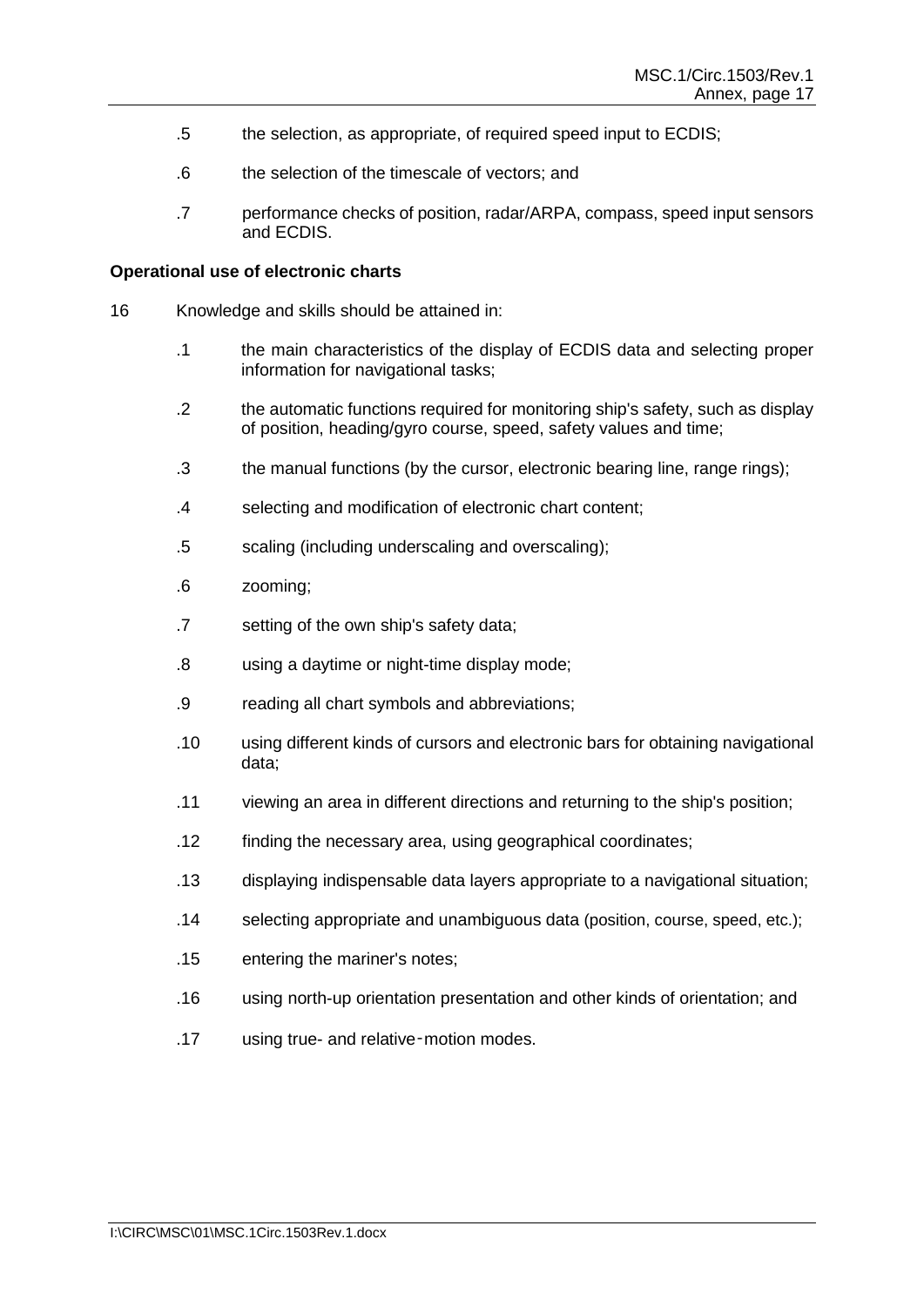# **Route planning**

- 17 Knowledge and skills should be attained in:
	- .1 loading the ship's characteristics into ECDIS;
	- .2 selection of a sea area for route planning:
		- .1 reviewing required waters for the sea passage; and
		- .2 changing over of chart scale;
	- .3 verifying that proper and updated charts are available;
	- .4 route planning on a display by means of ECDIS, using the graphic editor, taking into consideration rhumb line and great-circle sailing:
		- .1 using the ECDIS database for obtaining navigational, hydro-meteorological and other data;
		- .2 taking into consideration turning radius and wheel‑over points/lines when they are displayed on chart scale;
		- .3 marking dangerous depths and areas and exhibiting guarding depth contours;
		- .4 marking waypoints with the crossing depth contours and critical cross‑track deviations, as well as by adding, replacing and erasing of waypoints;
		- .5 taking into consideration safe speed;
		- .6 checking pre-planned route for navigational safety; and
		- .7 generating alarms and warnings;
	- .5 route planning with calculation in the table format, including:
		- .1 waypoints selection;
		- .2 recalling the waypoints list;
		- .3 planning notes;
		- .4 adjustment of a planned route;
		- .5 checking a pre-planned route for navigational safety;
		- .6 alternative route planning;
		- .7 saving planned routes, loading and unloading or deleting routes;
		- .8 making a graphic copy of the monitor screen and printing a route;
		- .9 editing and modification of the planned route;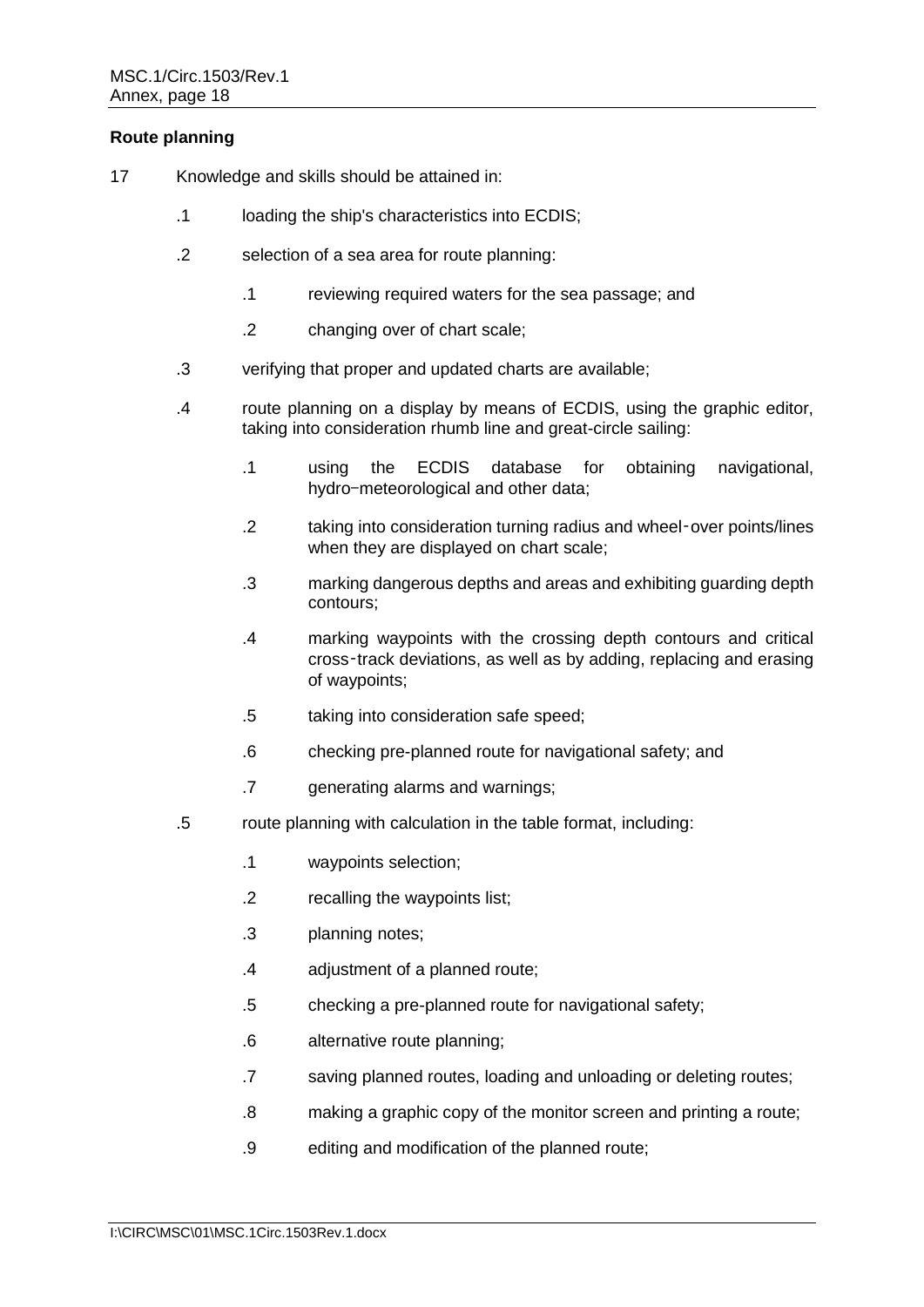- .10 setting of safety values according to the size and manoeuvring parameters of the vessel;
- .11 back-route planning; and
- .12 connecting several routes.

# **Route monitoring**

- 18 Knowledge and skills should be attained in:
	- .1 using independent data to control ship's position or using alternative systems within ECDIS;
	- .2 using the look-ahead function:
		- .1 changing charts and their scales;
		- .2 reviewing navigational charts;
		- .3 vector time selecting;
		- .4 predicting the ship's position for some time interval;
		- .5 changing the pre-planned route (route modification);
		- .6 entering independent data for the calculation of wind drift and current allowance;
		- .7 reacting properly to the alarm;
		- .8 entering corrections for discrepancies of the geodetic datum;
		- .9 displaying time markers on a ship's route;
		- .10 entering ship's position manually; and
		- .11 measuring coordinates, course, bearings and distances on a chart.

## **Alarm handling**

19 Knowledge and ability to interpret and react properly to all kinds of alarm systems, such as navigational sensors, indicators, data and charts alarms and indicator warnings, including, switching the sound and visual alarm signalling system on/off, should be attained in case of:

- .1 absence of the next chart in the ECDIS database;
- .2 crossing a safety contour;
- .3 exceeding cross-track limits;
- .4 deviation from planned route;
- .5 approaching a waypoint;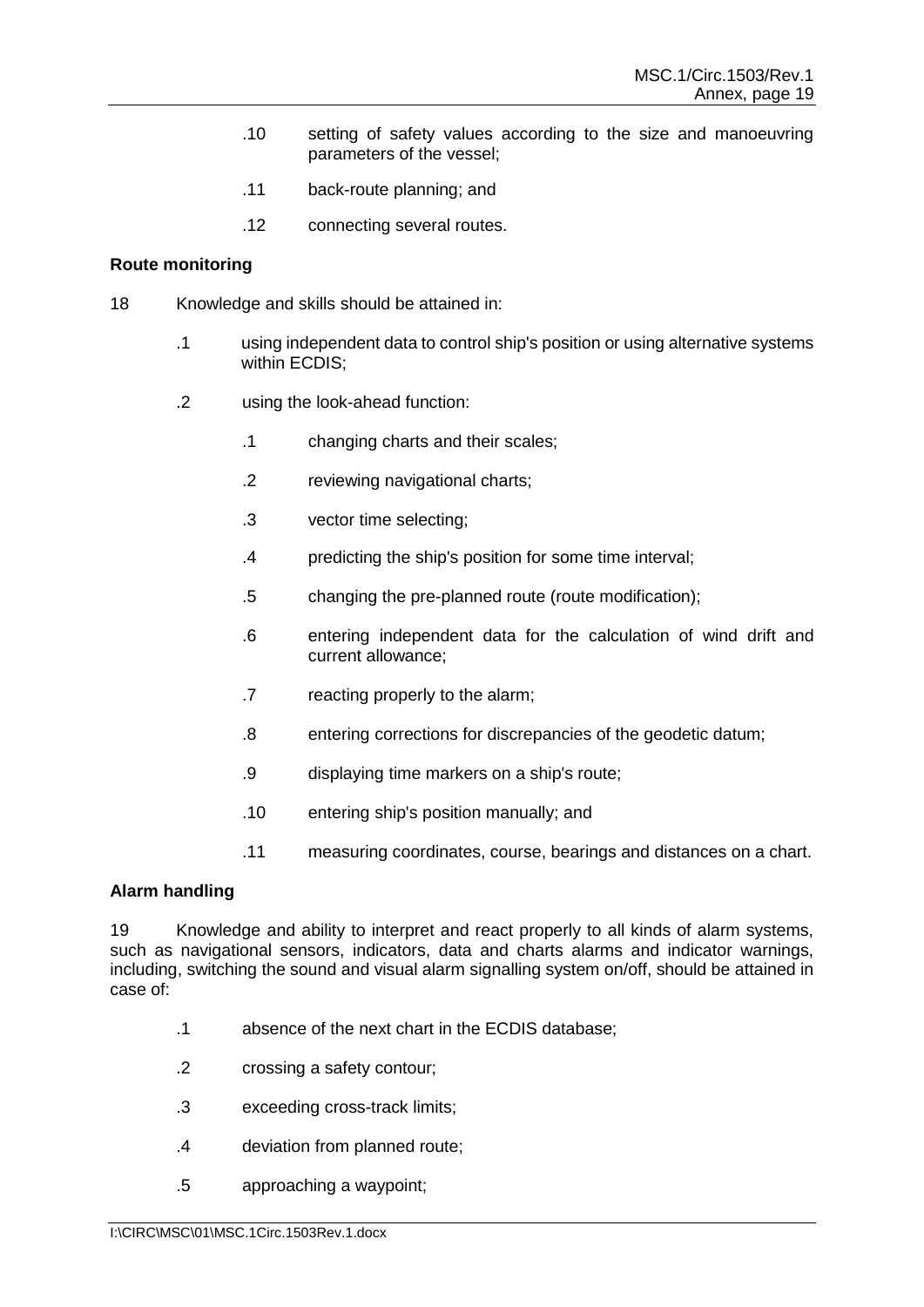- .6 approaching a critical point;
- .7 discrepancy between calculated and actual time of arrival to a waypoint;
- .8 information on under-scaling or over-scaling;
- .9 approaching an isolated navigational danger or danger area;
- .10 crossing a specified area;
- .11 selecting a different geodetic datum;
- .12 approaching other ships;
- .13 watch termination;
- .14 switching timer;
- .15 system test failure;
- .16 malfunctioning of the positioning system used in ECDIS;
- .17 failure of dead-reckoning; and
- .18 inability to fix vessel's position using the navigational system.

#### **Manual correction of a ship's position and motion parameters**

- 20 Knowledge and skills should be attained in manually correcting:
	- .1 the ship's position in dead-reckoning mode, when the satellite and radio navigation system receiver is switched off;
	- .2 the ship's position, when automatically obtained coordinates are inaccurate; and
	- .3 course and speed values.

## **Records in the ship's log**

- 21 Knowledge and skills should be attained in:
	- .1 automatic voyage recording;
	- .2 reconstruction of past track, taking into account:
		- .1 recording media;
		- .2 recording intervals;
		- .3 verification of database in use;
	- .3 viewing records in the electronic ship's log;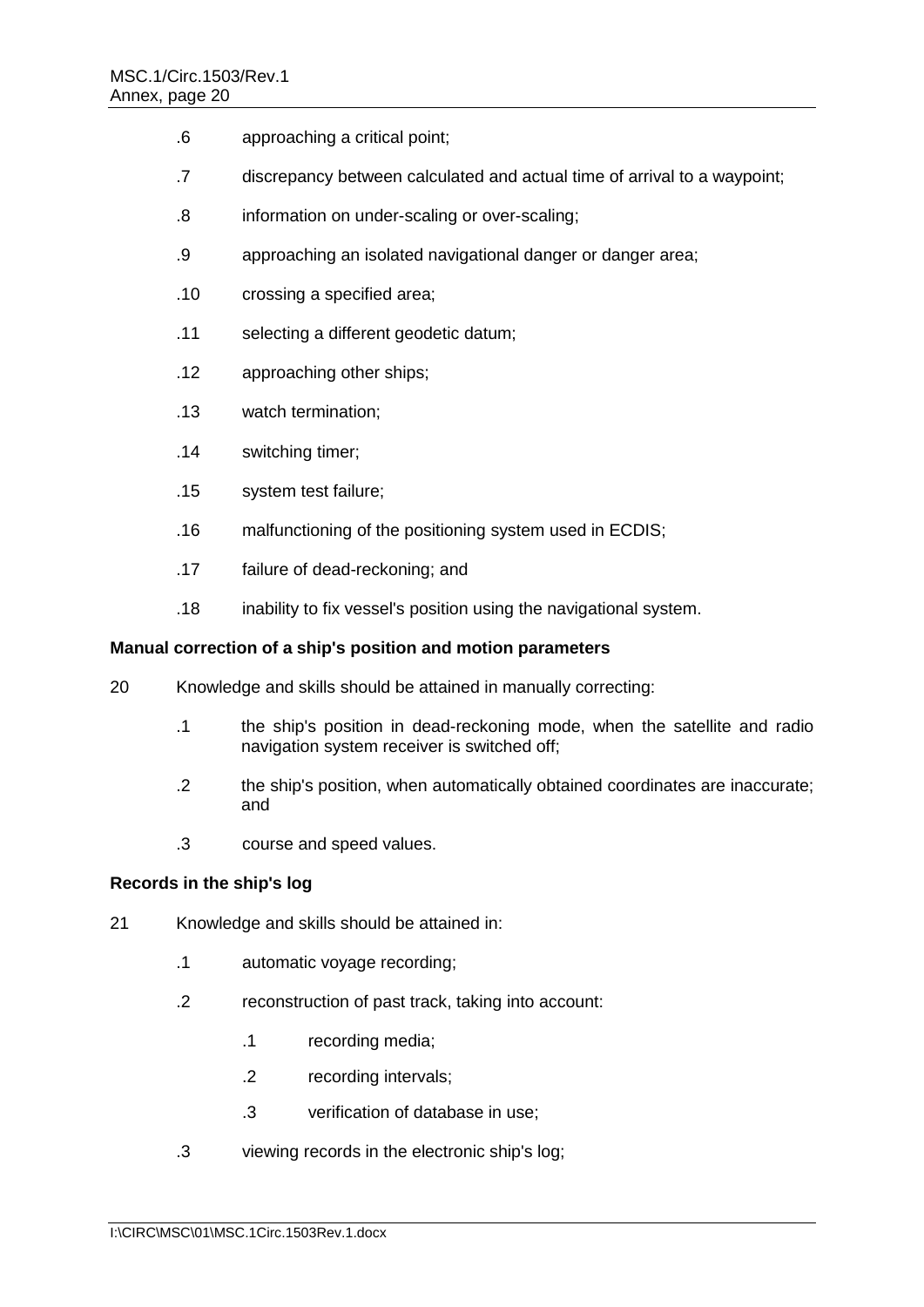- .4 instant recording in the electronic ship's log;
- .5 changing ship's time;
- .6 entering the additional data;
- .7 printing the content of the electronic ship's log;
- .8 setting up the automatic record time intervals;
- .9 composition of voyage data and reporting; and
- .10 interface with a voyage data recorder (VDR).

#### **Chart updating**

- 22 Knowledge and skills should be attained in:
	- .1 performing manual updating of electronic charts. Special attention should be paid to reference ellipsoid conformity and to conformity of the measurement units used on a chart and in the correction text;
	- .2 performing semi-automatic updating of electronic charts, using the data obtained on electronic media in the electronic chart format; and
	- .3 performing automatic updating of electronic charts, using update files obtained via electronic data communication lines.

In the scenarios where non-updated data are employed to create a critical situation, trainees should be required to perform ad hoc updating of the chart.

#### **Operational use of ECDIS where radar/ARPA is connected**

- 23 Knowledge and skills should be attained in:
	- .1 connecting ARPA to ECDIS;
	- .2 indicating target's speed vectors;
	- .3 indicating target's tracks;
	- .4 archiving target's tracks;
	- .5 viewing the table of the targets;
	- .6 checking alignment of radar overlay with charted geographic features;
	- .7 simulating one or more manoeuvres;
	- .8 corrections to own ship's position, using a reference point captured by ARPA; and
	- .9 corrections using the ARPA's cursor and electronic bar.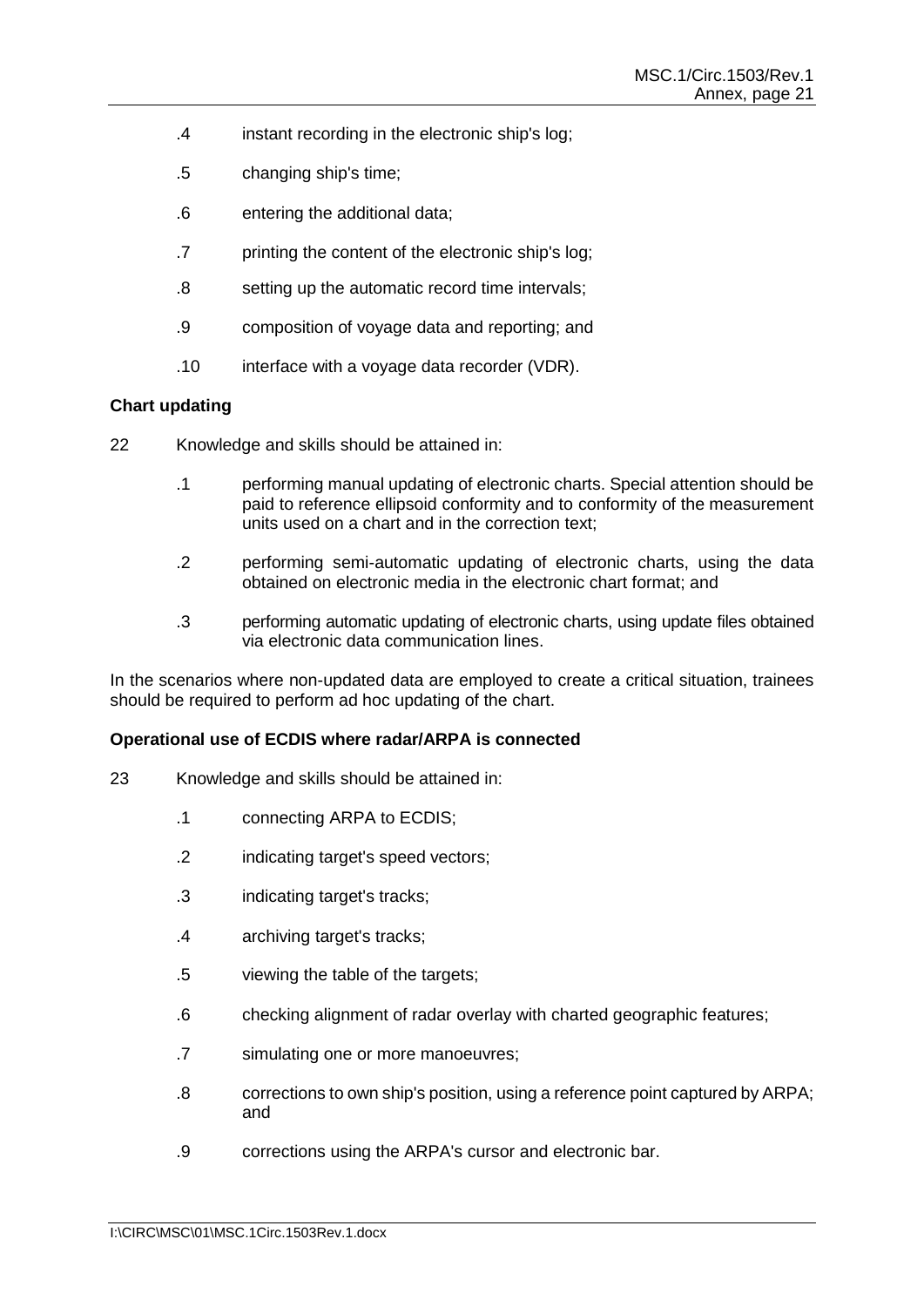See also STCW Code section B-I/12, Guidance regarding the use of simulators (pertaining to radar and ARPA), especially paragraphs 17 to 19 and 36 to 38.

# **Operational use of ECDIS where AIS is connected**

- 24 Knowledge and skills should be attained in:
	- .1 interface with AIS;
	- .2 interpretation of AIS data;
	- .3 indicating target's speed vectors;
	- .4 indicating target's tracks; and
	- .5 archiving target's tracks.

#### **Operational warnings, their benefits and limitations**

25 Trainees should gain an appreciation of the uses, benefits and limitations of ECDIS operational warnings and their correct setting, where applicable, to avoid spurious interference.

#### **System operational tests**

26 Knowledge and skills should be attained in:

- .1 methods of testing for malfunctions of ECDIS, including functional self-testing;
- .2 precautions to be taken after a malfunction occurs; and
- .3 adequate back-up arrangements (take over and navigate using the back-up system).

#### **Debriefing exercise**

27 The instructor should analyse the results of all exercises completed by all trainees and print them out. The time spent on the debriefing should take between 10% and 15% of the total time used for simulator exercises.